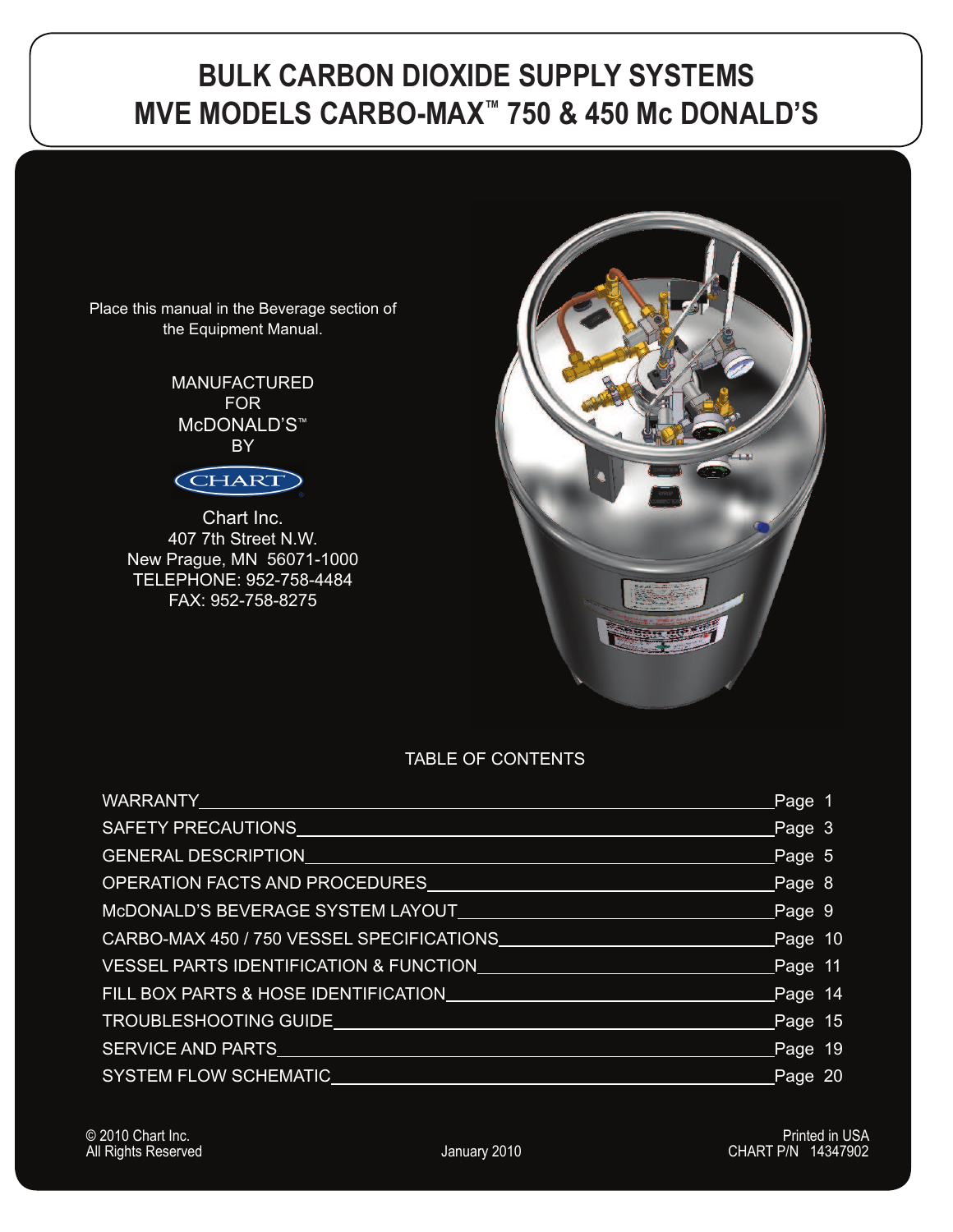Copyright: Chart Inc., January 2010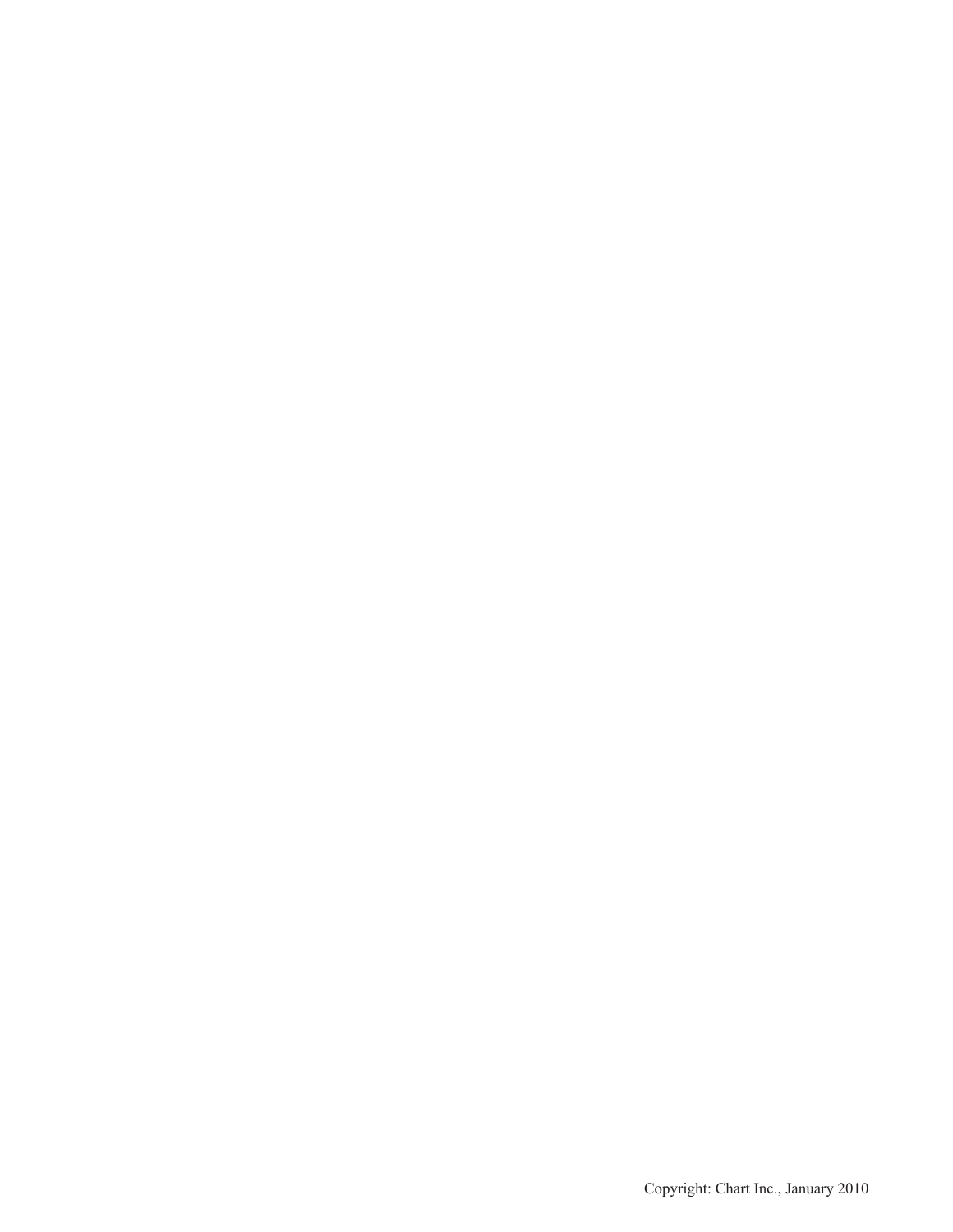

# **User Manual**

**Carbo-MAX™ 750 • Carbo-MAX™ 450 McDONALD'S™**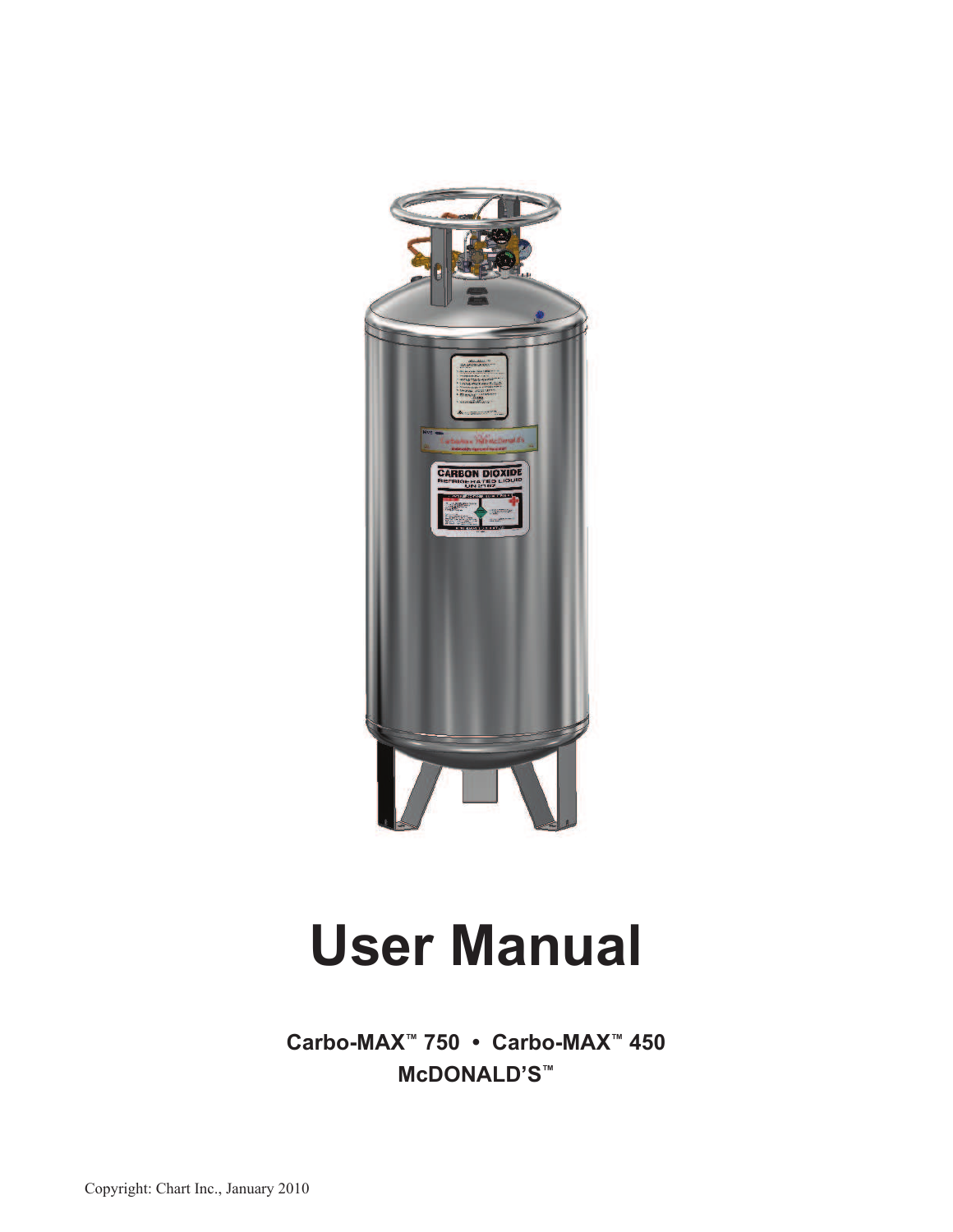### **Warranty**

#### **WARRANTY POLICY**

Chart Inc. ("Chart") warrants to McDonald's™ Corporation (or its franchisee that issues a purchase order to Chart) (the "Purchaser") that the McDonald's Carbo-Max<sup>™</sup> Bulk CO<sub>2</sub> System equipment (the "Equipment") shall be free from any defects in workmanship and materials; provided, however, that this warranty shall be limited to Equipment found to be defective within a period of one (1) year from initial use or eighteen (18) months from the date of shipment, whichever expires first, except that parts sold as a spare or for replacement are warranted for ninety (90) days from the date of shipment. Chart also warrants the vacuum in the Equipment for five  $(5)$ years from the date of the original Chart invoice. Chart warrants that its services will be performed in a professional and workmanlike manner. All Chart services are warranted for a period of ninety (90) days from the date of their completion.

Purchaser agrees that as a pre-condition to any Chart liability hereunder, Purchaser or its appointed agents shall fully inspect all Equipment immediately upon delivery and shall give Chart written notice of any claim or purported defect within ten (10) days after discovery of such defect.

As a further pre-condition to any Chart liability hereunder, an approved Chart service company must supply both parts replacement and labor and Purchaser must strictly adhere to the Warranty Claims Procedure set forth below. Chart's sole and exclusive liability under this limited warranty is to the original Purchaser only and is, at Chart's sole option: (1) repair or replacement of the defective Equipment or parts thereof; or (2) refund the net purchase price of the defective Equipment or parts thereof paid by the original Purchaser; or (3) in the case of nonconforming services, provide equivalent services or refund the net price paid by the original Purchaser for such services. Chart shall not be responsible for providing working access to the defect, including disassembly and reassembly of Equipment or for providing transportation to and

from Chart's repair or factory facility, all of which shall be at Purchaser's risk and expense.

This limited warranty does not apply to Equipment that Chart determines to have been caused by the effects of normal wear and tear, erosion, corrosion, fire, flood, explosion or other excessive external forces, misuse, abuse, negligence or accident. Alterations or repairs by any party other than those designated and approved in writing by Chart, or installation, storage, maintenance or operation of such Equipment in a manner inconsistent with Chart accepted practices, normal operating instructions, specifications and drawings, or outside the specified design conditions, unless pre-authorized in writing by Chart, shall void this limited warranty. Modifications in any way to the Equipment without Chart's prior written approval shall render this warranty void. This limited warranty does not apply to Equipment comprised of materials provided or a design stipulated by Purchaser or to Equipment purchased used. Negligent handling of the vacuum by the Purchaser or others, or testing of the vacuum levels by any party other than a Chart designated and approved party shall render the vacuum warranty void.

Repairs or replacements made pursuant to warranty shall not renew or extend the applicable original warranty period; provided however, that any such repairs or replacement of Equipment or parts thereof shall be warranted for the time remaining in the original warranty period or thirty days, whichever is longer.

Individual parts replacements under warranty and with a component list price less than \$50.00 will be replaced at no charge. Individual component costs exceeding \$50.00 that are replaced under warranty will be invoiced to the Purchaser and the Purchaser will be issued credit based on results of Chart's evaluation of the returned component(s). The Return Material Authorization (RMA) process must be initiated prior to shipment of any replacement parts.

Chart is not liable for component replacement labor exceeding 2 hours for actual replacement and 2 hours travel time (4 hours  $\omega$  \$65.00/hour maximum).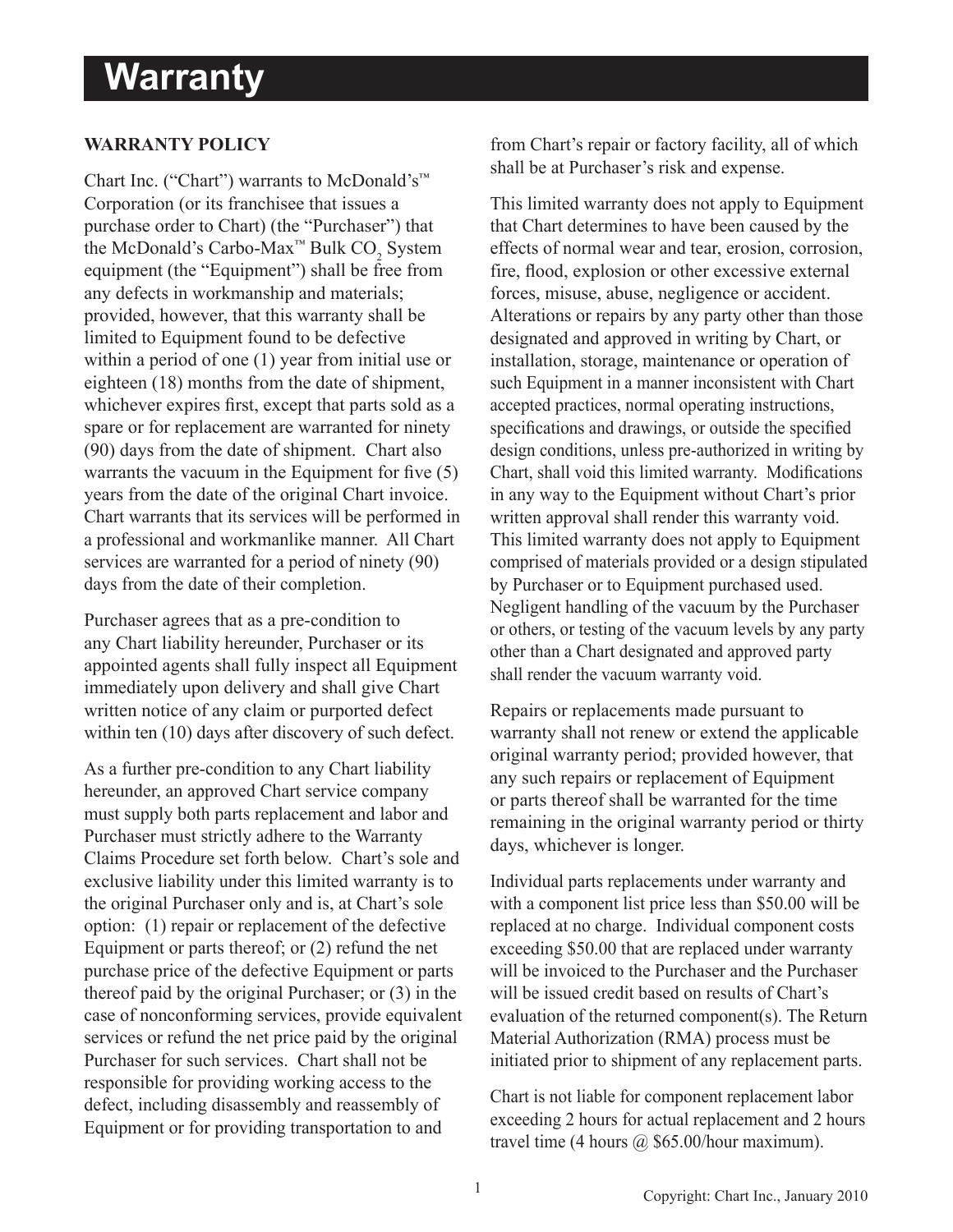**CHART SPECIFICALLY MAKES NO WARRANTIES OR GUARANTEES, EXPRESSED OR IMPLIED, INCLUDING THE WARRANTIES OF MERCHANTABILITY OR FITNESS FOR A PARTICULAR PURPOSE OR USE, OR WARRANTIES ARISING FROM COURSE OF DEALING OR USAGE OF TRADE, WHICH ARE ALL EXPRESSLY DISCLAIMED, OTHER THAN LIMITED WARRANTIES EXPRESSLY SPECIFIED HEREIN.** 

**IN NO EVENT SHALL CHART BE LIABLE FOR ANY SPECIAL, INDIRECT, INCIDENTAL OR CONSEQUENTIAL DAMAGES, INCLUDING BUT NOT LIMITED TO LOSS OF PROFITS, LOST OPPORTUNITY, LOSS OF USE OF THE EQUIPMENT, CO<sup>2</sup> LOSS, COST OF CAPITAL, COST OF SUBSTITUTE EQUIPMENT, DOWNTIME COSTS, COSTS OF DELAYS NOR FOR ANY PENALTIES, WHETHER ANY SUCH CLAIM FOR THE SAME IS BASED ON CONTRACT, WARRANTY, TORT, NEGLIGENCE, STRICT LIABILITY OR OTHERWISE**. **CHART'S LIABILITY FOR ANY SUCH CLAIMS WHETHER IN CONTRACT, WARRANTY, NEGLIGENCE, TORT, STRICT LIABILITY, OR OTHERWISE OR FOR ANY LOSS OR DAMAGE ARISING OUT OF, CONNECTED WITH, OR FROM ANY DESIGN, SALE, INSTALLATION, OPERATION OR USE OF THE EQUIPMENT OR PERFORMANCE OF ANY SERVICES RENDERED BY CHART, SHALL IN NO EVENT EXCEED THE PURCHASE PRICE PAID TO CHART BY PURCHASER FOR THE SPECIFIC EQUIPMENT OR PART THEREOF OR FOR THE SERVICES GIVING RISE TO THE CLAIM. PURCHASER AGREES TO DEFEND, INDEMNIFY AND HOLD CHART HARMLESS FROM ANY THIRD PARTY CLAIMS ARISING OUT OF THE USE, SALE, OR LEASE OF THE EQUIPMENT.**

This Warranty Policy is not intended to replace or supersede the warranties, limitations, exclusive remedy and disclaimers set forth in Chart's Terms

and Conditions of Sale. In the event of a conflict between Chart's Terms and Conditions of Sale and this Warranty Policy, this Warranty Policy shall control.

#### **WARRANTY CLAIMS PROCEDURE**

1. All warranty claims must be previously authorized by: Chart Inc. Telephonic / electronic approval may be obtained by contacting Chart's MVE Beverage Systems Technical / Customer Services at:

- Telephone: 800-247-4446 800-253-1769 (Toll free in U.S.)
- Facsimile: 952-758-8275 or by writing to:

Chart Inc. MVE Beverage Systems Storage Systems Division 407 Seventh Street N.W. New Prague, MN 56071-1000 **USA** 

2. Authorization must be obtained from Chart prior to shipping any Equipment to Chart facilities. In order to process the return of a vessel its model and serial number must be provided. If approved, a Return Material Authorization (RMA) number will be provided. The RMA number must be prominently indicated on the packing slip and any packaging that accompanies the goods being returned. The customer returning the goods is responsible for all freight, proper packing, and any damage incurred during shipment of the goods back to Chart.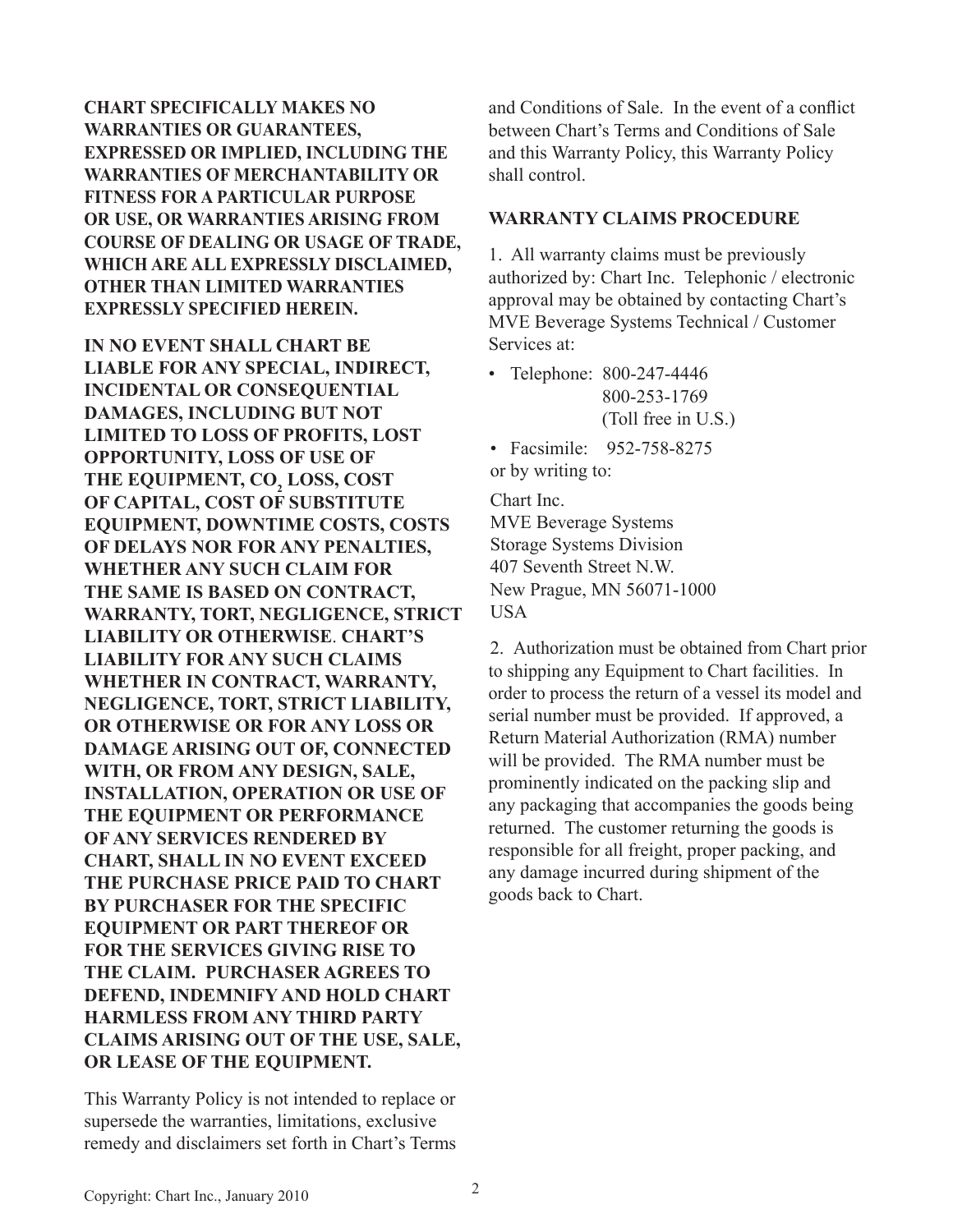### **Safety Precautions**

#### **IMPORTANT SAFETY PRECAUTIONS**

**The type of vessel described in this manual holds and dispenses carbon dioxide (CO<sup>2</sup> ) gas under pressure. All persons using this equipment must read and understand the operation and safety information contained in this manual and must be adequately trained to operate this equipment.**

CO<sub>2</sub> gas is a colorless, odorless, tasteless gas



that displaces oxygen and does not support life. The gas is difficult to detect without special equipment. Avoid breathing or contacting CO<sub>2</sub> in gas, liquid or solid form. **EXPOSURE TO CONCENTRATIONS OF LESS THAN 5% FOR LESS THAN 15 MINUTES CAN CAUSE PHYSICAL SYMPTOMS INCLUDING UNCONSCIOUSNESS, INJURIES OR DEATH.**  Even low concentrations of  $CO<sub>2</sub>$  can cause:

- Dizziness, headaches, nausea or disorientation
- Increased respiration or heart rate
- Shortness of breath or rapid suffocation.

 $CO<sub>2</sub>$  is heavier than air and can collect in low areas such as basements, stairwells, and confined spaces. Avoid entry into areas where  $CO<sub>2</sub>$  leaks or high concentrations of  $CO_2$  are suspected. Enter those areas with caution only after they have been thoroughly ventilated.

Whenever the vessel is inside a building, that vessel's safety relief circuit must be connected to an outdoor vent; typically in the fill box. The fill box and/or vent must never be located in or above any below-ground spaces or stairwells. The vessel must not block emergency exits, aisles, fire suppression equipment or utility boxes or accesses.  $CO<sub>2</sub>$  lines or hoses must be located away from traffic areas and heat sources and must be protected from potential causes of damage. All connections, lines, and components must be leakfree.

This equipment should be installed and serviced only by professional personnel who are qualified to work with  $CO_2$  and the mini-bulk liquid  $CO_2$ pressure vessels. They should be familiar with all pertinent safety procedures.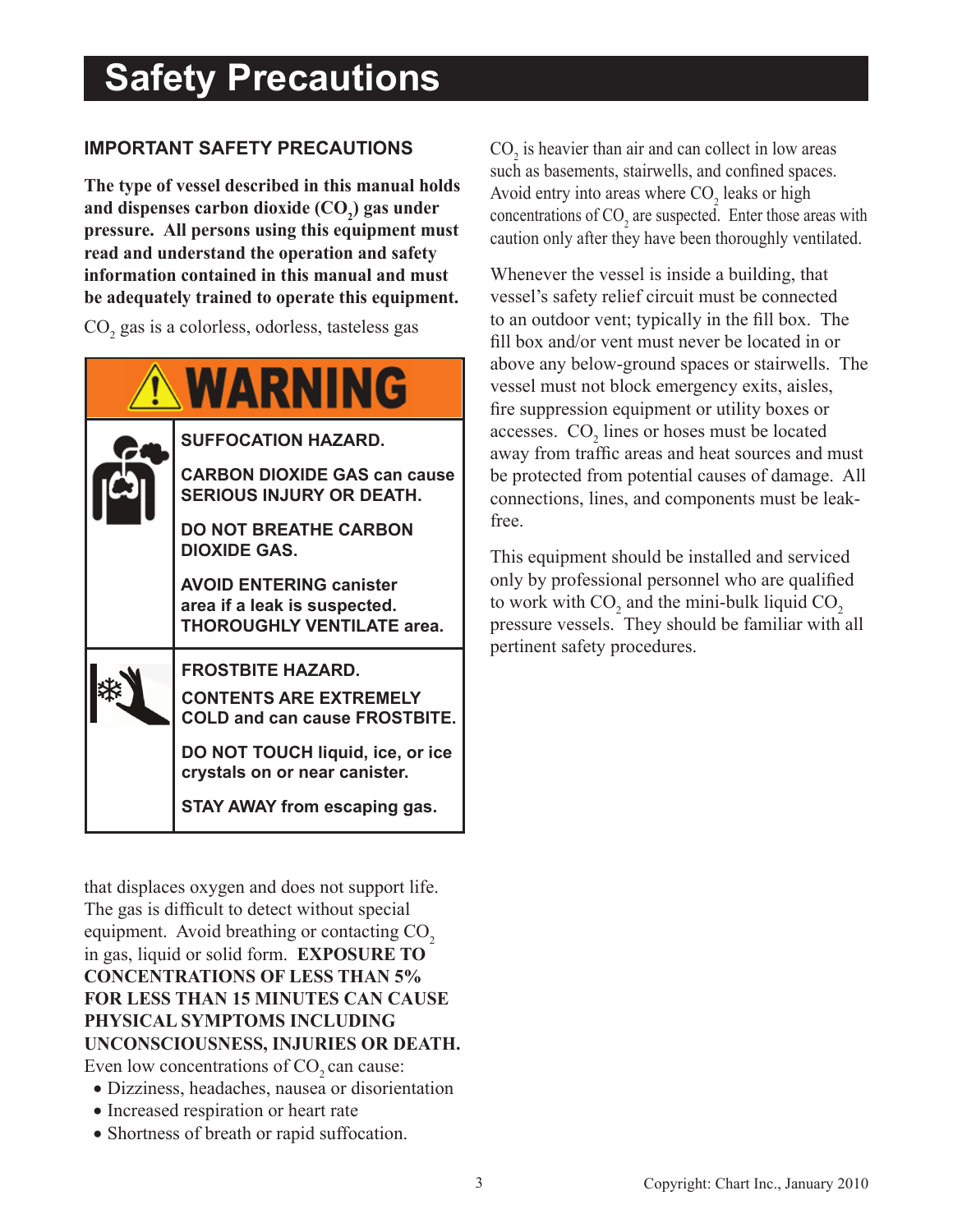#### **FIRST AID AND EMERGENCY ACTION**

#### **If inhaled:**

- Move to fresh air immediately.
- If not breathing, give artificial respiration.
- If breathing is difficult, give oxygen.
- Get immediate medical attention.

#### **In case of frostbite:**

- End exposure immediately.
- Do not rub or pour water on the affected area.
- Get immediate medical attention.

#### **Rescue:**

- Do not attempt a rescue in areas of high  $CO<sub>2</sub>$  concentrations without proper life-support or rescue equipment. (Avoid being the next victim.)
- Thoroughly ventilate areas of possible high  $CO<sub>2</sub>$  concentration before entering them.

#### **In case of spills or leaks:**

- Evacuate all personnel immediately from affected areas.
- Thoroughly ventilate the area of the spill or leak before entering.
- $CO<sub>2</sub>$  is heavier than air. It displaces oxygen and will collect in low or confined areas.

#### **FOR MORE INFORMATION CONTACT:**

Local CO<sub>2</sub> supplier

or

Compressed Gas Association 725 Jefferson Davis Highway, Suite 1004 Arlington, VA 22202-4100 USA Telephone: (703) 412-0900 FAX: (703) 412-0900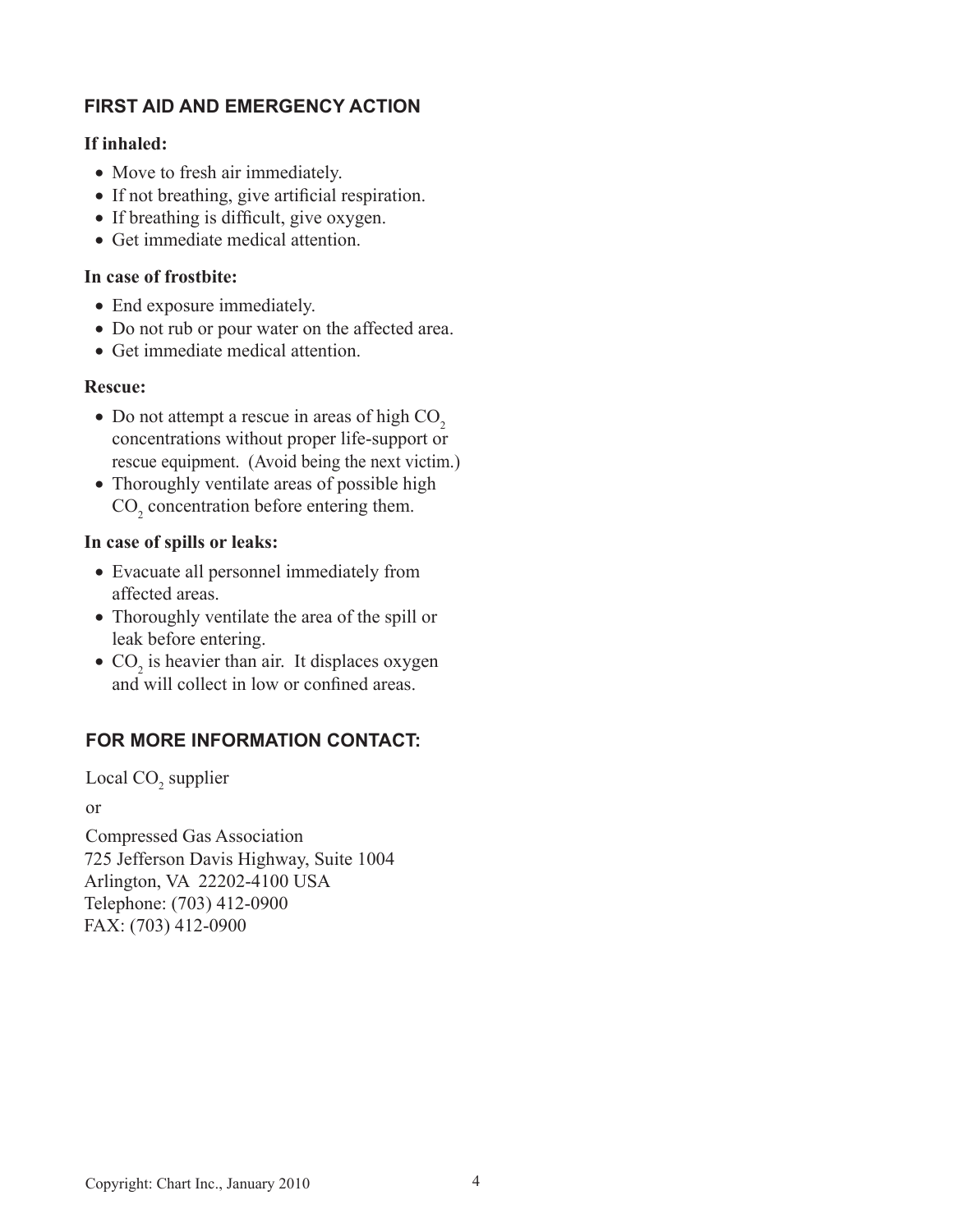### **General Description**

#### **System Overview**

The Carbo-Max carbon dioxide  $(CO_2)$  system for McDonald's restaurants is designed for lowpressure storage and supply of carbon dioxide gas for beverage carbonation and equipment operation. The supply system consists of three primary elements: the  $CO_2$  storage vessel, an outdoor fill box, and fill and vent lines.

#### **Storage Vessel**

The Carbo-Max  $CO_2$  storage vessel is the main component of the three primary elements in the  $CO_2$  supply system. It consists of an inner vessel and an outer vessel constructed much like a giant Thermos™ bottle. The space between the two vessels contains a nearly perfect vacuum and a special insulation. The vacuum and insulation minimize the entry of unwanted heat into the liquid  $CO_2$  stored in the inner vessel. When  $CO_2$ gas is needed, liquid  $CO_2$  is withdrawn from the inner vessel, converted to gas and dispensed to the beverage system or other use point.

#### **Vessel Plumbing**

Plumbing components on the vessel perform five functions:

- Liquid  $CO<sub>2</sub>$  fill (valve)
- Gas supply (gas delivery regulators)
- Pressure maintenance ("Economizer" regulator)
- Safety (Vent/Relief valves)
- Pressure and contents measurement (gauges)

The fill circuit allows liquid  $CO<sub>2</sub>$  to be transferred into the vessel during the delivery process. The gas supply circuit dispenses  $CO_2$  gas to the beverage and syrup systems. A pressure control circuit maintains the internal vessel pressure needed to supply  $CO_2$ . The vent/relief circuit allows excess pressure to safely exit the vessel and the building. Contents and pressure gauges indicate the status of the  $CO<sub>2</sub>$  inside the vessel and the gas supply lines.

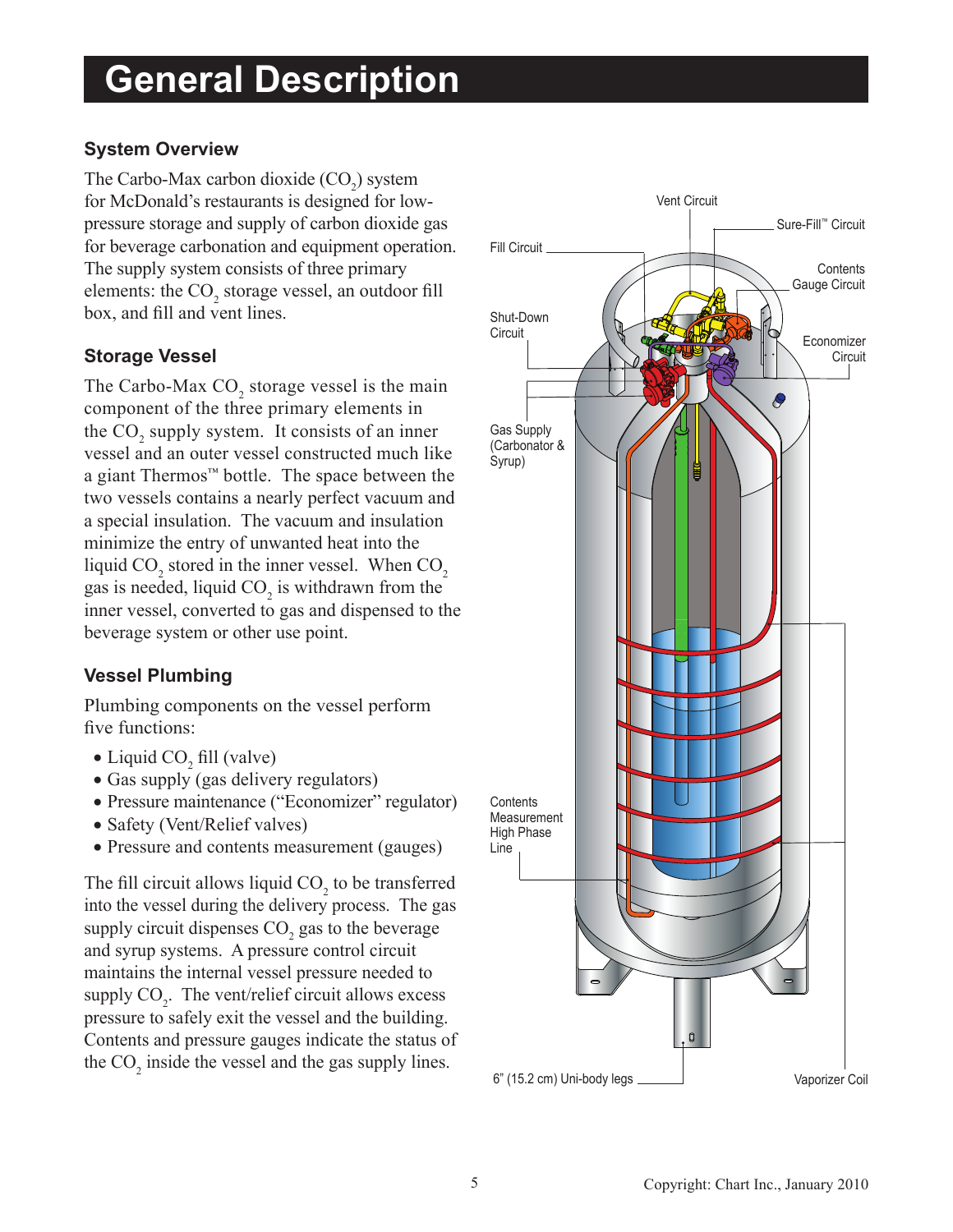#### **Fill Circuit**

The stationary fill circuit consists of a brass fill fitting in a remote fill station (box), a fill hose, a valve on the vessel, and a Sure-Fill™ pressure relief assembly. Liquid  $CO<sub>2</sub>$  is delivered to the vessel through the brass fitting in the fill box and through the transfer hose to the vessel. The shutoff valve on the vessel's fill port allows service to be performed on the fill-box / fill-line segment of the fill circuit without emptying the vessel. An optional direct fill circuit consists of a brass fill fitting and bracket secured to the fill port of the vessel.

The Sure-Fill vent assembly enables fast, troublefree filling without needing to manually vent excess pressure that develops during a CO<sub>2</sub> delivery. The Sure-Fill automatically maintains the optimum internal pressure during the fill process by venting excess pressure outdoors through the safety vent and fill box. It also automatically stops the fill process when the vessel is full.

#### **Gas Use Circuit**

The gas-use circuit supplies gas to the carbonator, the syrup systems, and other beverage equipment. Liquid  $CO_2$  stored in the vessel is converted to gas in the vaporizer portion of this circuit. The  $CO<sub>2</sub>$  gas then passes through the shut-down circuit valve into the respective final line regulator and is dispensed to the end use point as needed.

Final line regulators in the gas-use circuit control gas flow to the beverage and syrup systems. The factory setting on the carbonator gas supply regulator is 110 psi but the pressure may be adjusted to suit the needs of the application. This regulator is commonly set between 90 psi and 115 psi for soft drinks. Secondary pressure regulators may be added 'downstream' for applications such as bag-in-the-box or diet systems. The syrup gas-use regulator is set at 65 psi for the syrup system. The use-point equipment manufacturer should be consulted for the correct regulator and pressure setting.

#### **Pressure Control Circuit**

The pressure control circuit, also called the "Economizer" circuit, assists in regulating the internal operating pressure of the vessel. Adequate vessel pressure is needed for supplying  $CO<sub>2</sub>$  gas and for preventing the stored liquid carbon dioxide from changing to dry ice, the solid form of  $CO<sub>2</sub>$ . However, internal pressure that is too high can cause venting, wasted gas, and difficulties refilling the vessel. The Economizer circuit is designed to prevent excess pressure and the waste of  $CO<sub>2</sub>$  gas.

The "Economizing" process is controlled by a regulator that monitors the vessel's internal pressure. When the vessel pressure exceeds the set point of the regulator (factory set at 140 psi) the regulator opens allowing  $CO_2$  gas to flow directly into the gas use circuit whenever  $CO<sub>2</sub>$  gas is being used. By taking excess gas from the top of the vessel instead of converting liquid from the bottom, the internal pressure of the tank is reduced and controlled.

#### **Safety Vent Circuit**

The inner pressure vessel of this storage system is designed to meet or exceed the ASME Section VIII, Division 1 pressure vessel code. The code dictates that the vessel be protected against excess pressure by a safety relief valve. Chart uses two safety relief valves for added safety. The vessel's safety circuit is comprised of an ASME relief valve set at 300 psig and an additional relief valve set at 450 psig. The relief valves must always be vented outdoors by a vent tube, usually through the fill box, to prevent potential concentration of  $CO<sub>2</sub>$  within the building. The 300 psig relief valve may open during  $CO_2$  deliveries or when  $CO_2$  is not being used regularly.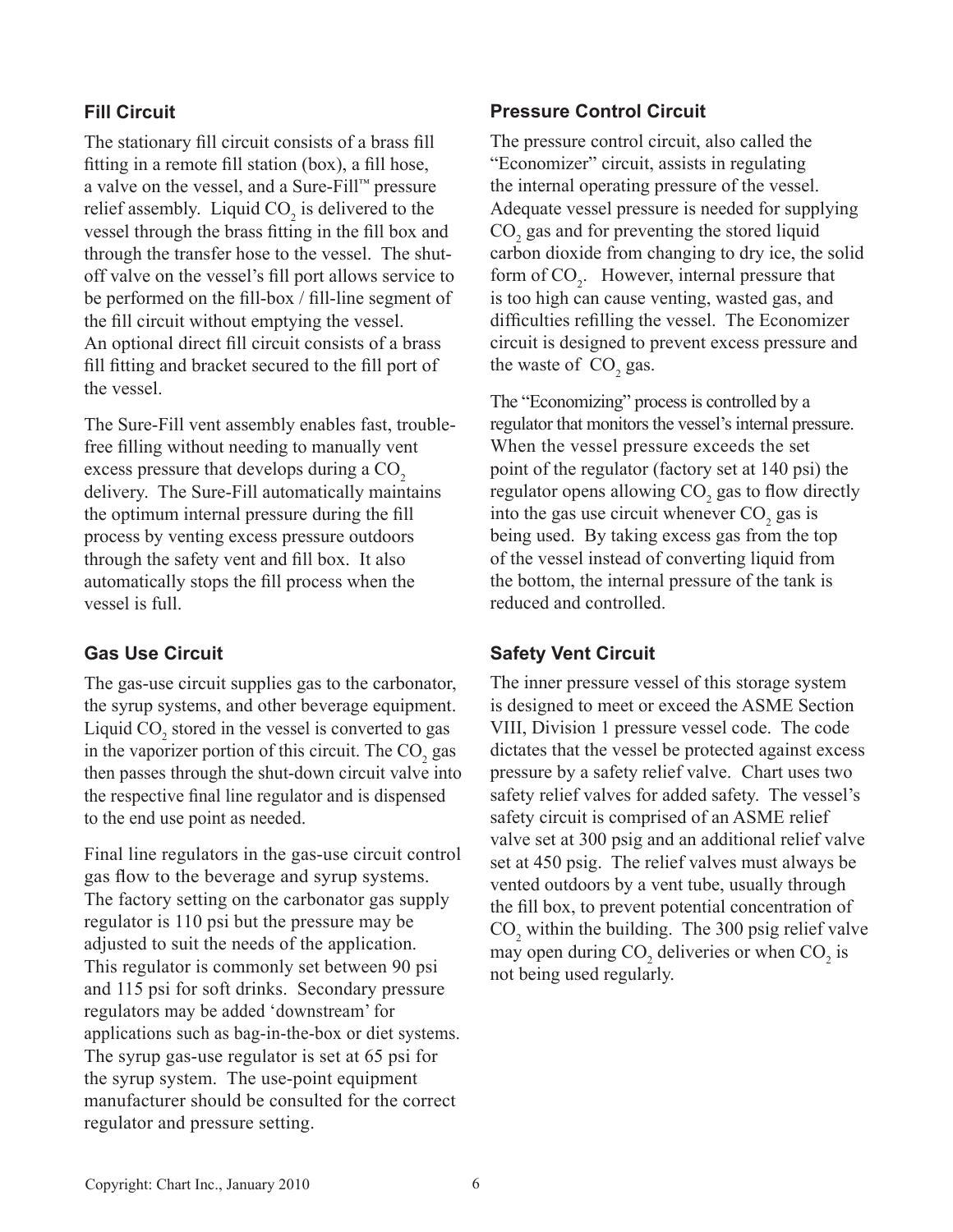#### **Pressure And Contents Gauges**

The vessel pressure gauge measures the pressure in the top (gas space) of the inner vessel. The normal operating pressure range is 140 to 165 psig though pressures up to 300 psig may be seen for a short period after a tank-fill.

The vessel's contents gauge is a mechanical device that uses pressure to measure liquid level inside the tank. The measurement is accomplished by comparing two pressures; the "low phase" pressure consisting of the tank's gas space pressure and the "high phase" pressure consisting of tank pressure plus pressure created by weight of the liquid inside the tank. The difference between the "high phase" and "low phase" pressures is translated by the gauge mechanism to a dial reading displaying the quantity of liquid  $CO_2$  inside the tank.

#### **Fill Box**

The stainless steel  $CO<sub>2</sub>$  fill box is the second major element in a typical bulk CO<sub>2</sub> storage system. The purpose of the fill box is to provide a convenient point to fill the storage vessel, to make connections for syrup delivery, and to vent excess pressure from the vessel out of the building. The fill box has a brass fill fitting, a connection for the safety relief vent circuit, a safety snap connection point, and a lockable door. Two standard types of fill boxes are available; a surface-mount model and a flush-mount model.

Fill boxes must be mounted outside the building where they are easily accessible to the  $CO<sub>2</sub>$ supplier and where they can safely vent excess CO<sub>2</sub> pressure outdoors. When a vessel needs to be moved to accomplish a fill, a vessel-mounted direct fill fitting and an alternative safety relief vent line are used instead of the fill box.

#### **Fill Hose And Vent Line**

The third major element of a stationary bulk  $CO<sub>2</sub>$  system is comprised of a fill hose and vent line. These lines join the  $CO_2$  storage vessel with the outdoor fill box. The fill hose, constructed with FDA compliant materials, is a pressure rated line that connects the brass fill fitting in the fill box to the fill valve on the vessel. The vent line is as important as any component in the system. It connects the safety relief valves on the vessel to either the outdoor fill box or an alternative outdoor vent tube.

#### **NOTE: The vessel must always be connected to an outdoor vent line when it contains CO<sup>2</sup> and is indoors.**

#### **The Bulk CO<sup>2</sup> Supplier**

The bulk  $CO_2$  supplier is also an important part of the system. Most  $CO_2$  suppliers not only provide timely delivery of  $CO<sub>2</sub>$  but also install and service the system.

**For service, parts, information, emergency CO<sup>2</sup> delivery, or other CO<sup>2</sup> related assistance, contact the local Chart authorized CO<sup>2</sup> supplier. A place has been designated on page 17 of this manual to record the name and phone number of the CO<sup>2</sup> supplier and other important service contacts.**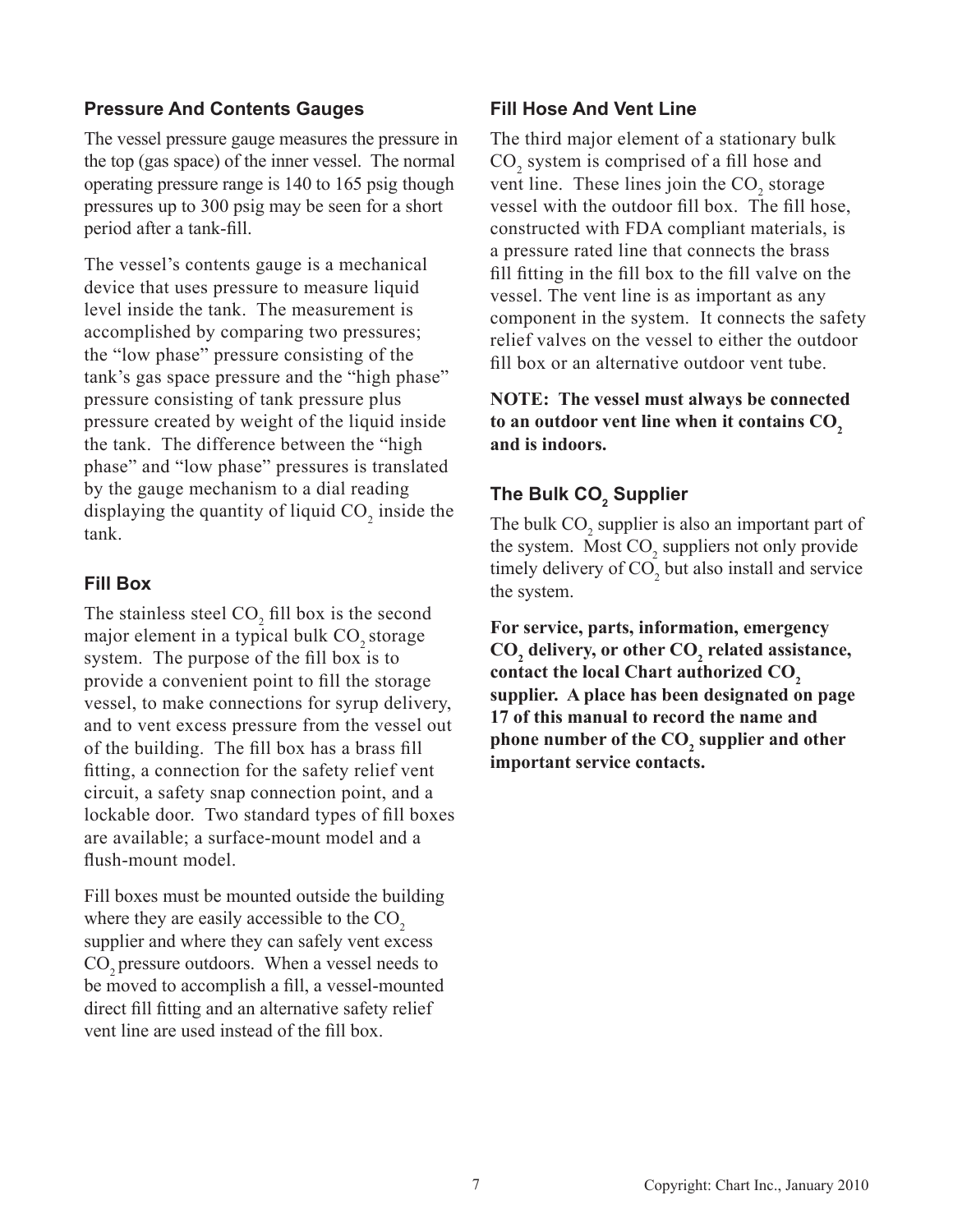### **Operation Facts and Procedures**

#### **Operation Facts**

- 1. The Mc Donald's Carbo-Max vessel's normal internal operating pressure (43) is between 140 psi and 165 psi.
- 2. Vessel pressure can be as high as 300 psi after a delivery but returns to its normal operating pressure after a day or two of normal  $CO<sub>2</sub>$  use.
- 3. The carbonator gas supply pressure (45) is normally between 90 psi and 115 psi.
- 4. The syrup gas supply pressure (44) is normally 65 psi.
- 5. Frost or condensation on the vessel is normal during periods of  $CO<sub>2</sub>$  use.
- 6. Frost or condensation on the vessel before the start of daily  $CO_2$  use is a sign of a  $CO_2$  leak. Have the leak fixed.
- 7. The Carbo-Max 450 holds 453 lb of  $CO_2$  for a use rate of approximately 70 to 100 lb per week. The Carbo-Max 750 holds 771 lb of  $CO_2$  for less frequent fills or a use rate of over 100 lb per week.
- 8. The contents gauge (22) displays the amount of liquid  $CO<sub>2</sub>$  in the vessel.
- 9.  $CO<sub>2</sub>$  becomes dry ice below a pressure of 61 psi. The shut-off circuit regulator (41) will close and stop  $CO_2$  flow if the vessel pressure (43) reaches 70 psi or less.
- 10. An isolation (shut-off) valve is open when its handle is parallel to the valve body and the line. The valve is closed when its handle is perpendicular to the valve body and the line. During normal use, all isolation valves on the Carbo-Max vessel should be in the open position.
- 11. See the trouble-shooting section for additional information on potential vessel problems.

#### **General Operating Procedures**

- 1. Check for the following unusual symptoms every day before the start of operations and  $CO<sub>2</sub>$  use:
	- CO<sub>2</sub> leaks (See "**Safety"**)
	- Pressure readings  $(43)$  &  $(46)$  &  $(48)$
	- $CO_2$  contents (22)
	- Abnormal frost or condensation
- 2. **Always use caution when working with CO<sup>2</sup> . Read and understand the "Safety" section of this manual.**
- 3. The  $CO<sub>2</sub>$  storage system does not require adjustment under normal operating conditions.
- 4. Check the vessel daily before using  $CO<sub>2</sub>$ . See 'operation fact' number 10.
- 5. In an emergency the flow of  $CO_2$  from or through the Carbo-Max can be stopped by closing the following valves:
	- Valves 33b or 33c to stop the flow of gas to the beverage or syrup system respectively; 33a and 33d to stop gas flow from the vessel.
	- Valve 30 to stop  $CO_2$  flow or leakage through the fill hose and/or the brass fill fitting in the outdoor fill box.
	- Valve 33a to stop  $CO_2$  flow through the "Economizer" circuit.
- 6. For  $CO_2$  equipment issues, call your  $CO_2$ supplier or service specialist. Before calling for service or trouble shooting assistance, please have the following information at hand:
	- Serial number of the vessel
	- Description of the problem
	- Readings from: the vessel contents gauge (22), the vessel pressure gauge (43) and the final line pressure gauges  $(46 \& 48)$ .
	- Observations such as unusual frosting and/ or events related to the problem.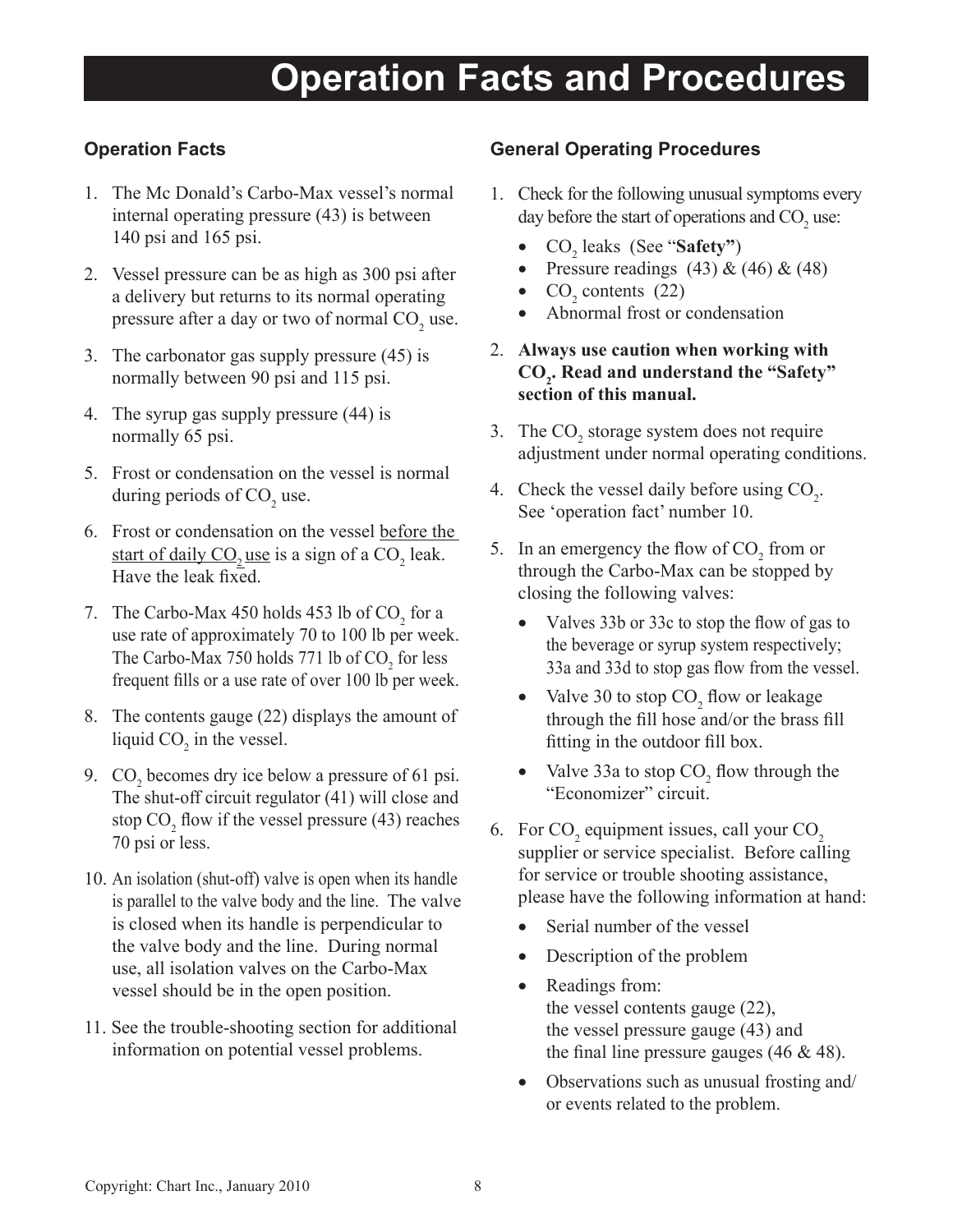# **McDonald's Beverage System Layout**



| Item | <b>Description</b>                                          | <b>Function</b>                                                        |
|------|-------------------------------------------------------------|------------------------------------------------------------------------|
| A    | CO <sub>2</sub> delivery truck fill line                    | Periodic transfer of liquid CO <sub>2</sub> to on-site storage vessel  |
| B    | In-Store CO <sub>2</sub> fill line                          | Transfer of CO <sub>2</sub> from outside fill-box to storage vessel    |
| C    | CO <sub>2</sub> gas-use line to beverage machine carbonator | CO <sub>2</sub> gas supply at 90 -110 psi for beverage carbonation     |
| D    | CO <sub>2</sub> gas-use line to bulk syrup and CIP          | CO <sub>2</sub> gas supply at 65 psi to push syrup to beverage machine |
| E.   | CO <sub>2</sub> gas-use line to fill box 2-pin connection   | CO <sub>2</sub> gas supply at 65 psi to pressurize bulk syrup delivery |
| F    | Syrup delivery line                                         | Bulk syrup delivery line routed through fill box conduit               |
| G    | Syrup supply tubing                                         | Transfers syrup from bulk storage vessel to beverage machine           |
| H    | Water supply line                                           | Supplies water to beverage machine and sanitation (CIP) system         |
| 44   | Syrup Side Gas Use Regulator (65 psi)                       | Controls CO <sub>2</sub> pressure to bulk syrup                        |
| 45   | Beverage Side Gas Use Regulator (90-125 psi)                | Controls CO <sub>2</sub> gas pressure to carbonator                    |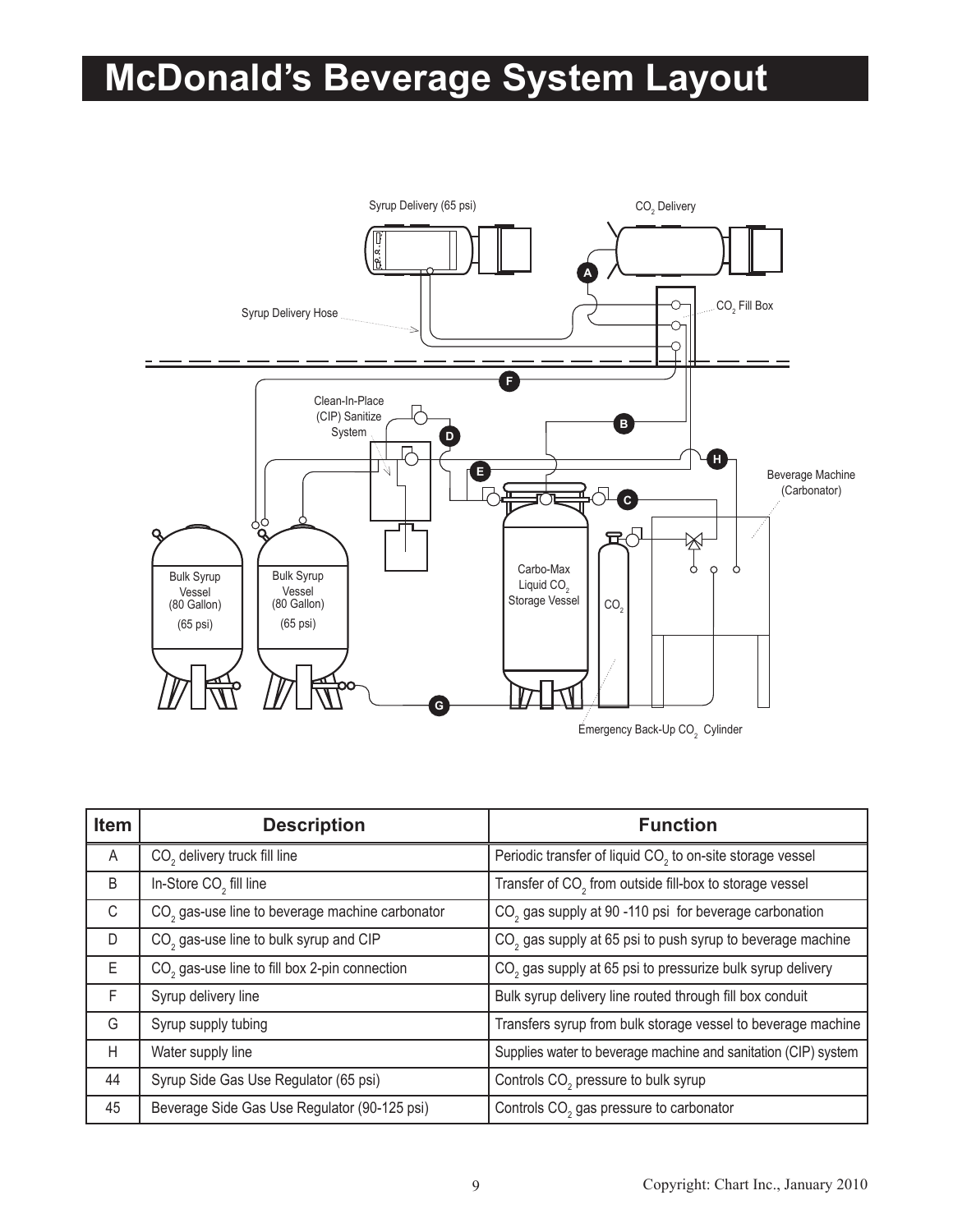# **Carbo-Max 750 / 450 Vessel Specifications**

|                                                                                     | Carbo-Max 750<br>(P/N 14275161)                                   | <b>Carbo-Max 450</b><br>(P/N 14275179)                          |  |
|-------------------------------------------------------------------------------------|-------------------------------------------------------------------|-----------------------------------------------------------------|--|
| <b>Dimensions</b>                                                                   |                                                                   |                                                                 |  |
| Diameter                                                                            | 26 in (66 cm)                                                     | 20 in (50.8 cm)                                                 |  |
| Height                                                                              | 73.5 in (187 cm)                                                  | 71.8 in (182.0 cm)                                              |  |
| <b>Empty Weight</b>                                                                 | 430 lb (195 kg)                                                   | 273 lb (124 kg)                                                 |  |
| Full Weight                                                                         | 1201 lb (545 kg)                                                  | 726 lb (329 kg)                                                 |  |
| Net Volume                                                                          | 82 gal (310 liters)                                               | 48 gal (182 liters)                                             |  |
| CO <sub>,</sub> Storage Capacity<br>(saturated $\bar{\omega}$ 125 psig [8.6 bar g]) | 771 lb (350 kg)                                                   | 453 lb (205 kg)                                                 |  |
| Gas Use Connection                                                                  | 1/4" & 3/8" Hose Barb                                             | $1/4$ " & $3/8$ " Hose Barb                                     |  |
| Fill Line Connection                                                                | 5/8" Male 45 <sup>0</sup> Flare                                   | $5/8$ " Male $45^{\circ}$ Flare                                 |  |
| Vent Line Connection                                                                | 1/2" OD Tubing                                                    | 1/2" OD Tubing                                                  |  |
|                                                                                     |                                                                   |                                                                 |  |
| <b>Rates and Pressures</b>                                                          |                                                                   |                                                                 |  |
| CO <sub>2</sub> Delivery Rate<br>Continuous*                                        | 15 lb/hr (11.3 kg/hr)<br>(approximately 1400 - 16 oz drinks / hr) | 15 lb/hr (6.8 kg/hr)<br>(approximately 850 - 16 oz drinks / hr) |  |
| Peak CO, Delivery Rate For One Hour*                                                | 18 lb/hr (6.8 kg/hr)<br>(approximately 850 - 16 oz drinks / hr    | 15 lb/hr (6.8 kg/hr)<br>(approximately 850 - 16 oz drinks / hr) |  |
| Evaporation Rate**                                                                  | 3.0 lb/day (1.4 kg/day)                                           | $2.5$ lb/day $(1.1 \text{ kg/day})$                             |  |
| Max. Allowable Working Pressure (MAWP)                                              | 300 psig (20.7 bar g)                                             | 300 psig (20.7 bar g)                                           |  |
| <b>ASME Relief Setting</b>                                                          | 300 psig (20.7 bar g)                                             | 300 psig (20.7 bar g)                                           |  |
| Additional. Relief Setting                                                          | 450 psig (31.0 bar g)                                             | 450 psig (31.0 bar g)                                           |  |
|                                                                                     |                                                                   |                                                                 |  |
| <b>Design Criteria</b>                                                              | <b>Carbo-Max 750 &amp; 450</b>                                    |                                                                 |  |
| Design Specifications                                                               | ASME Section VIII, Division 1                                     |                                                                 |  |
| Design Specifications                                                               | Meets with US and Canadian approvals                              |                                                                 |  |
| Fill System                                                                         | Single Line, pressure differential                                |                                                                 |  |
| Internal Vaporizer Coil                                                             | Eight wraps for sustained high flow rate                          |                                                                 |  |
| Insulation Type                                                                     | Vacuum with Super Insulation                                      |                                                                 |  |
| Pressure Control                                                                    | Economizer Circuit                                                |                                                                 |  |
| Liquid Level Gauge                                                                  | Differential Pressure Conversion                                  |                                                                 |  |
| Outer Vessel Material                                                               | <b>Stainless Steel</b>                                            |                                                                 |  |
| Inner Vessel Material                                                               | <b>Stainless Steel</b>                                            |                                                                 |  |
| Floor mount Design (Meets NSF standards)                                            | Six-Inch Permanent Legs                                           |                                                                 |  |

\* Based on 11.25 lb of  $CO_2/1000$  16 oz. drinks

\*\* No loss in normal applications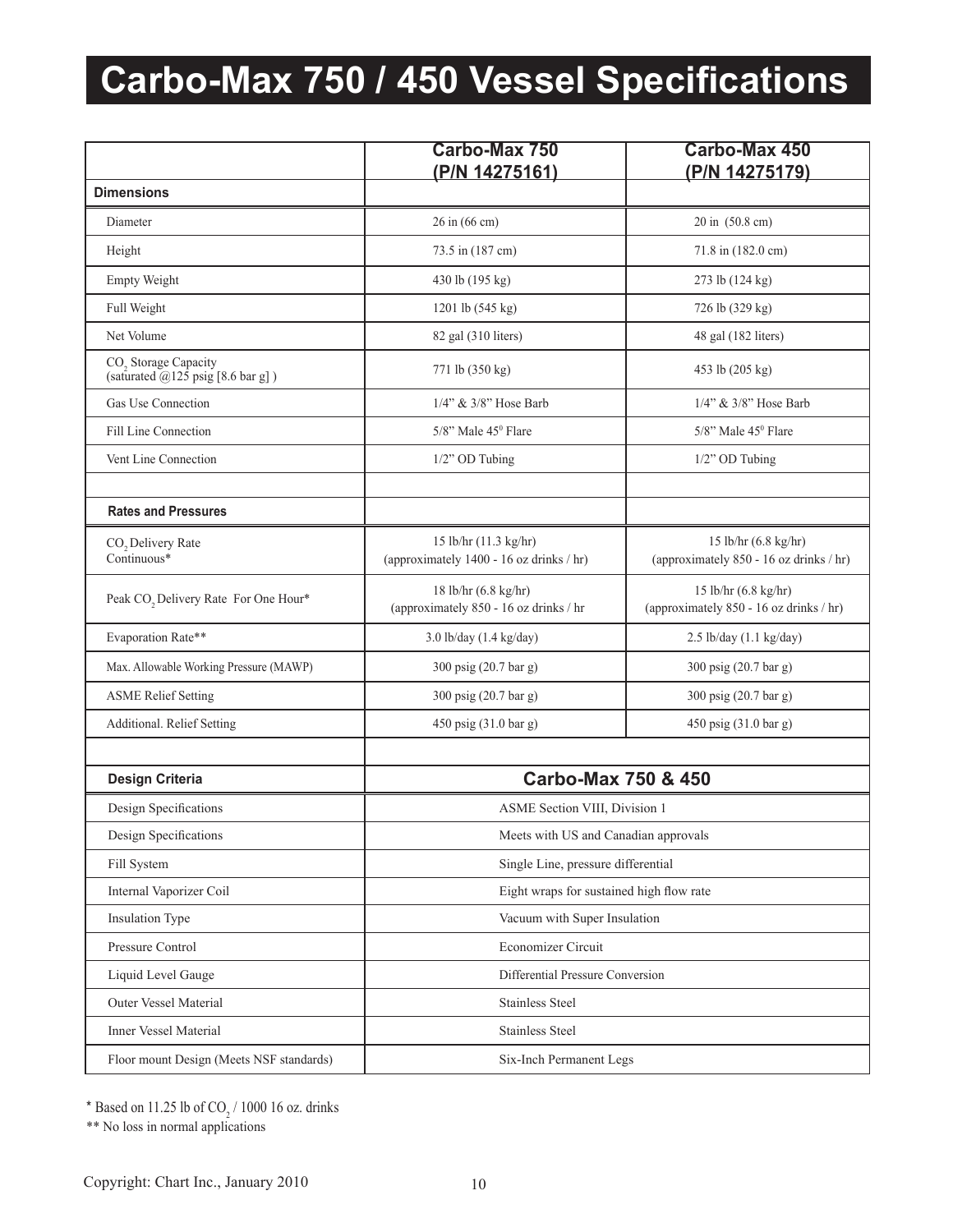### **Vessel Parts Identification**

#### **McDONALD'S**

**Carbo-Max 750 P/N 14275161 Carbo-Max 450 P/N 14275179**

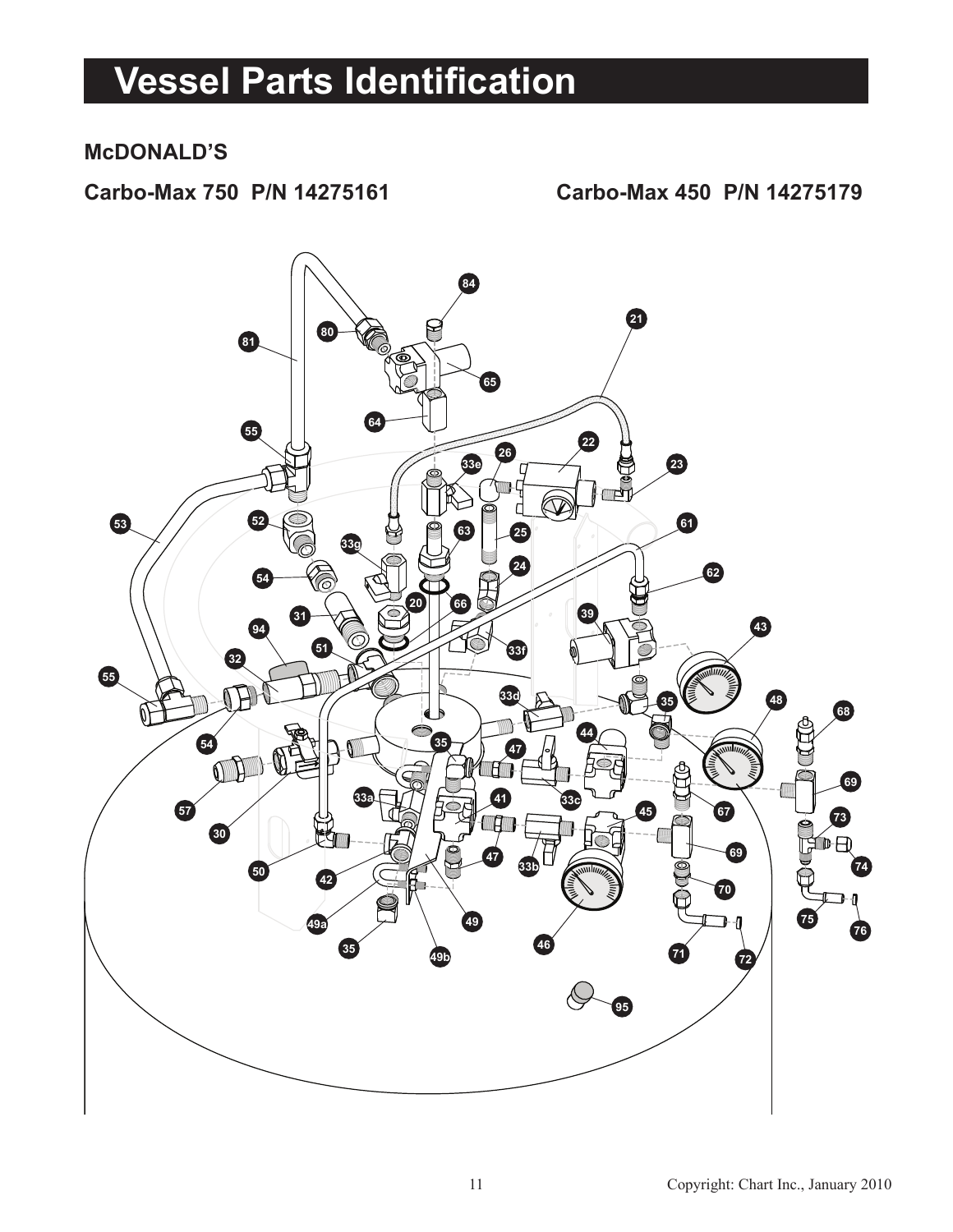## **Vessel Parts**

|                          | <b>ITEM PART NO.</b> | <b>DESCRIPTION</b>                                  | <b>QTY</b>     | <b>FUNCTION</b>                                     |  |
|--------------------------|----------------------|-----------------------------------------------------|----------------|-----------------------------------------------------|--|
| 20                       | 14275363             | Plug, Boss DP Low (w/o-ring) (3/4" - 16) (1/4" FPT) | 1              | "Low phase" isolation valve connection point.       |  |
| 66                       | 13832957             | O-Ring Only, (.924 ID x 1.130 OD)                   | 1              | Seals low phase DP gauge boss plug #20              |  |
| 21                       | 14339161             | Flex Hose, SS (1/4" MPT x 12" LG)                   | $\mathbf{1}$   | "Low phase" line for contents gauge                 |  |
| 22                       | 14346985             | Diff. Pressure Gauge, Liquid Level / Contents       | $\mathbf 1$    | Indicates liquid CO <sub>2</sub> contents           |  |
| 23                       | 14339136             | Elbow, Brass, 90D (1/8" MPT x 1/8" MPT)             | 1              | Joins "low phase" line to contents gauge            |  |
| 24                       | 1210402              | Elbow, Brass, 90D (1/4" FPT)                        | 1              | Joins "high phase" line to isolation valve          |  |
| 25                       | 1310152              | Nipple, Brass (1/4" x 2 1/2")                       | 1              | Component of high phase DP gauge line.              |  |
| 26                       | 14285481             | Elbow, Street, Reducer, Brass, 90D                  | 1              | Attaches high phase line to DP gauge.               |  |
| 30                       | 11082128             | Ball Valve (3/8" FPT)                               | 1              | Isolates CO <sub>2</sub> fill hose from vessel.     |  |
| 31                       | 11708451             | Relief Valve, 450 psig (1/2" MPT)                   | 1              | Secondary inner vessel safety relief valve          |  |
| 32                       | 11708400             | Relief Valve, 300 psig (1/2" MPT)                   | 1              | Primary inner vessel safety relief valve            |  |
| 33a                      | 13282844             | Ball Valve (1/4" MPT x 1/4" FPT)                    | 1              | Isolates gas-use side of Economizer regulator       |  |
| 33 <sub>b</sub>          | 13282844             | Ball Valve (1/4" MPT x 1/4" FPT)                    | 1              | On / off control for carbonator gas supply          |  |
| 33 <sub>c</sub>          | 13282844             | Ball Valve (1/4" MPT x 1/4" FPT)                    | 1              | On / off control for syrup gas supply               |  |
| 33d                      | 13282844             | Ball Valve (1/4" MPT x 1/4" FPT)                    | 1              | Isolates gas-side of Econ. reg. and main gas -use   |  |
| 33 <sub>e</sub>          | 13282844             | Ball Valve (1/4" MPT x 1/4" FPT)                    | 1              | On / off control for Sure-Fill vent                 |  |
| 33f                      | 13282844             | Ball Valve (1/4" MPT x 1/4" FPT)                    | 1              | Contents gauge isolation valve / high phase         |  |
| 33g                      | 13282844             | Ball Valve (1/4" MPT x 1/4" FPT)                    | 1              | Contents gauge isolation valve / low phase          |  |
| 35                       | 1210462              | Street Elbow, Brass 90D (1/4" MPT)                  | 4              | Connects regulator and valve components             |  |
| 39                       | 13154842             | Regulator, Economizer, 150 psi (1/4" NPT)           | 1              | Controls vessel pressure                            |  |
| $\Box$                   | 13412514             | Rebuild Kit For Economizer Regulator (#39)          |                |                                                     |  |
| 41                       | 13154851             | Regulator, Shut-Off. 70 psi, 1/4" NPT               | 1              | Stops gas flow if line pressure drops to 70 psi     |  |
| $\overline{\phantom{a}}$ | 13412514             | Rebuild Kit For Shut-Off Regulator (#41)            |                |                                                     |  |
| 42                       | 13450730             | Tee, Brass (1/4" FPT)                               | 1              | Connects Economizer and gas supply line             |  |
| 43                       | 13321014             | Pressure Gauge, 0-400 psi (1/4" MPT CBM)            | 1              | Displays internal vessel pressure                   |  |
| 44                       | 13041186             | Regulator, Syrup Side Gas Use, 65 psi (1/4" NPT)    | 1              | Controls CO <sub>2</sub> pressure to bulk syrup     |  |
| $\overline{\phantom{a}}$ | 13412493             | Rebuild Kit For Gas-Use Regulator (#44)             |                |                                                     |  |
| 45                       | 14037779             | Regulator, Final Line, 110 psi (1/4" NPT)           | 1              | Controls CO <sub>2</sub> gas pressure to carbonator |  |
|                          | 13412493             | Rebuild Kit For Final Line Regulator (#45)          |                |                                                     |  |
| 46                       | 13321006             | Pressure Gauge, 2" Dial, 0-160 psi (1/4" MPT CBM)   | 1              | Indicates $CO2$ gas pressure to use point           |  |
| 47                       | 1310092              | Nipple, Hex, Brass, 1/4" NPT                        | 3              | Joins components of gas-use plumbing.               |  |
| 48                       | 2015169              | Pressure Gauge, 2" Dial, 0-100 psi (1/4" CBM)       | 1              | Indicates pressure to syrup side use point          |  |
| 49                       | 14384199             | Support Bracket (Kit) Complete w/U-bolts            | $\mathbf{1}$   | Supports gas-use circuit components                 |  |
| 49a                      | 14429668             | U-Bolt, SS (1/4" - 20) (1 1/4" x 3/4")              | 2              | Component of support bracket kit                    |  |
| 49b                      | 2914071              | Lock Nut, SS (1/4" - 20)                            | 4              | Component of support bracket kit                    |  |
| 50                       | 13834750             | Elbow, SS, 90D (5/16" ODT x 1/4" MPT)               | 1              | Joins Economizer and gas-use lines                  |  |
| 51                       | 13458820             | Tee, Brass (1/2" FPT)                               | 1              | Manifolds primary & secondary relief valves         |  |
| 52                       | 1210482              | Elbow (90D 3/8" MPT)                                | 1              | Joins 450 psig relief valve to vent circuit         |  |
| 53                       | 13799843             | Tube, Relief Valve / Vent                           | 1              | Joins vent circuit components                       |  |
| 54                       | 13833731             | Adapter, Pipe-Away (3/8" FPT)                       | 2              | Joins 450 & 350 psig relief valves to vent fittings |  |
| 55                       | 13832906             | Tee, Brass Run (1/2" ODT x 3/8" MPT)                | $\overline{2}$ | Joins 450 & 350 psi relief valves to vent circuit   |  |
| 57                       | 1110112              | Connector (5/8" ODT x 3/8" MPT 45° Flare)           | 1              | Connects CO <sub>2</sub> fill hose to vessel        |  |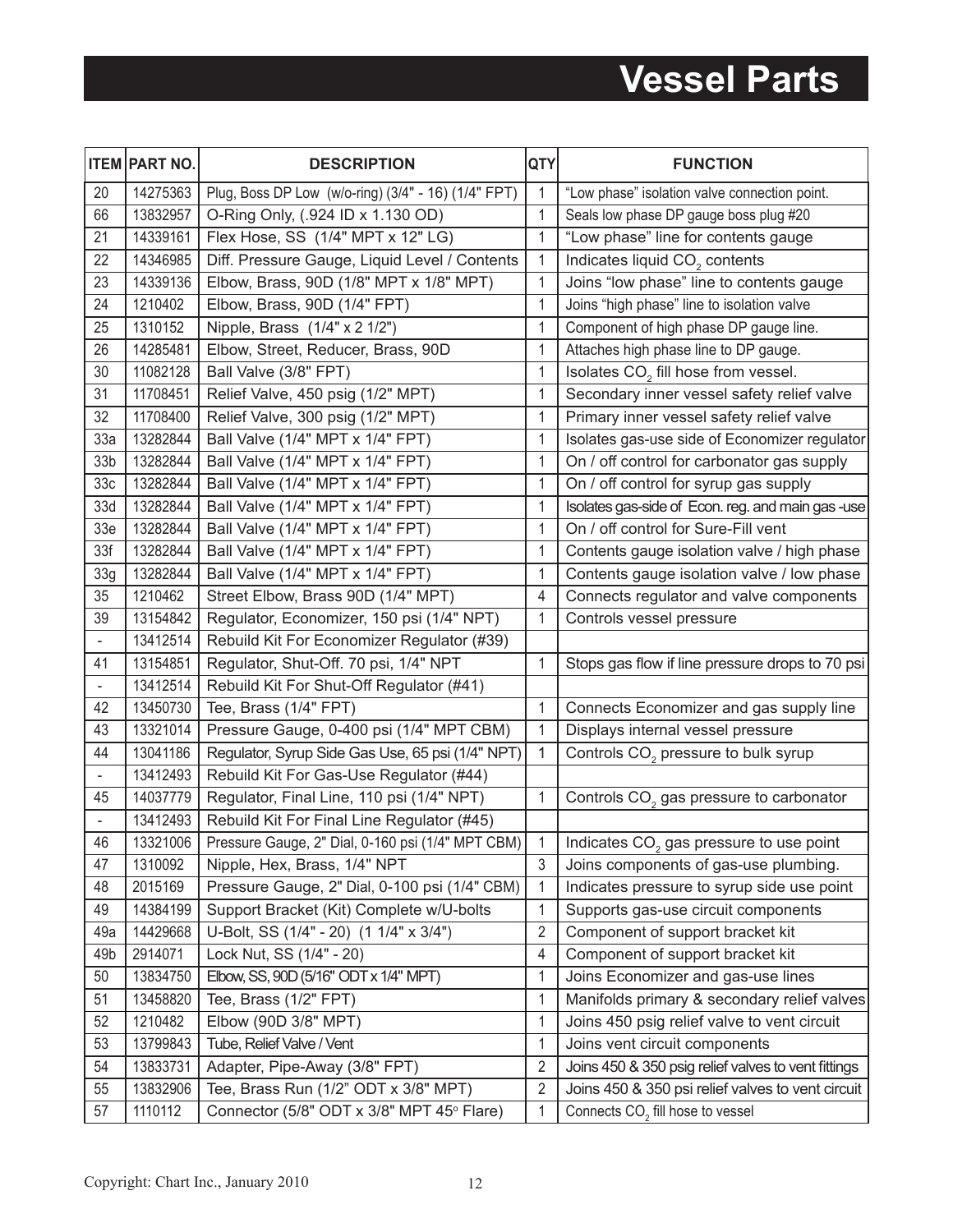### **Vessel Parts**

| <b>ITEM</b>              | PART NO. | <b>DESCRIPTION</b>                                                      | QTY          | <b>FUNCTION</b>                                                                                   |  |
|--------------------------|----------|-------------------------------------------------------------------------|--------------|---------------------------------------------------------------------------------------------------|--|
| 61                       | 13669731 | Tubing, Stainless (5/16" OD)                                            | 1            | Economizer plumbing line                                                                          |  |
| 62                       | 13833757 | Connector, SS (5/16" x 1/4" MPT)                                        | $\mathbf{1}$ | Connects SS tubing to Economizer regulator                                                        |  |
| 63                       | 13081524 | "450" Sure-Fill™ Tube Assembly (3/4"-16) (9.25")<br>Includes O-Ring     | 1            | Controls CO <sub>2</sub> filling and pressure venting                                             |  |
| 63                       | 11764313 | "750" Sure-Fill™ Tube Assembly (3/4"-16) (11")<br>Includes O-Ring       | 1            | Controls CO <sub>2</sub> filling and pressure venting                                             |  |
| 64                       | 1213092  | Tee, Brass (1/4" FPT x 1/4" FPT x 1/4" MPT)                             | 1            | Joins Sure-Fill assembly to S.F. regulator                                                        |  |
| 65                       | 13154834 | Sure-Fill™ Regulator (1/4" FPT) 200 psi                                 | $\mathbf{1}$ | Vents excess pressure during CO <sub>2</sub> filling                                              |  |
|                          | 13412514 | Rebuild Kit For Sure-Fill Regulator (#65)                               |              |                                                                                                   |  |
| 66                       | 13832957 | O-Ring, (.924 ID x 1.130 OD)<br>[Included with Sure-Fill tube assembly] | 1            | Seals Sure-Fill tube assembly #63                                                                 |  |
| 80                       | 13832914 | Connector, Brass, 1/2 " ODT x 1/4 " MPT                                 | 1            | Joins Sure-Fill regulator to vent line                                                            |  |
| 81                       | 14275419 | Tube, Sure-Fill Vent                                                    | 1            | Sure-Fill vent line to vent circuit                                                               |  |
| 84                       | 1211102  | Plug, Brass Hex Hd, 1/4" MPT                                            | 1            | Plugs access port in tee                                                                          |  |
| 94                       | 13118471 | Cap, Black                                                              | 1            | Covers vacuum pump-out port                                                                       |  |
| 95                       | 3911016  | Cap, Blue                                                               | 1            | Covers vacuum regeneration port                                                                   |  |
|                          | 9722439  | <b>INSTALLATION KIT, MCDONALD'S CO,</b>                                 |              | <b>INCLUDES PARTS FOR CO., INSTALLATION</b>                                                       |  |
| 67                       | 1812352  | Relief Valve, 130 psi (1/4") (No Lever))                                | 1            | Prevents beverage system over-pressurization<br>(Included in installation kit P/N 9722439)        |  |
| 68                       | 1812342  | Relief Valve, 75 psi (1/4") (No Lever)                                  | 1            | Prevents bulk syrup vessel over-pressurization<br>(Included in installation kit P/N 9722439)      |  |
| 69                       | 1213092  | Tee, Brass (1/4" F x 1/4" F x 1/4" MPT)                                 | 2            | Connects gas use line to vessel<br>(Included in installation kit P/N 9722439)                     |  |
| 70                       | 1111502  | Union, brass (1/4" MPT x 1/4" Flare)                                    | 1            | Connects carbonator gas-use line components<br>(Included in installation kit P/N 9722439)         |  |
| 71                       | 1611821  | Elbow, SS (1/4" FL x 3/8" Hose)                                         | 1            | Connects with carbonator gas-use line<br>(Included in installation kit P/N 9722439)               |  |
| 72                       | 3411331  | Clamp, Stepless Ear For 3/8" ID Tubing                                  | 5            | (Included in installation kit P/N 9722439)                                                        |  |
| 73                       | 1111512  | Tee, Run, Brass (1/4" MPT)                                              | 1            | Connection port for syrup delivery gas<br>(Included in installation kit P/N 9722439)              |  |
| 74                       | 1111292  | Cap Nut (1/4" ODT 45D Flare)                                            | 1            | Protects flare fitting (Item 73)<br>(Included in installation kit P/N 9722439)                    |  |
| 75                       | 1611461  | Elbow, SS (1/4" FL x 1/4" Hose)                                         | 1            | Connects with syrup gas-use line<br>(Included in installation kit P/N 9722439)                    |  |
| 76                       | 3411511  | Clamp, Stepless Ear For 1/4" ID Tubing                                  | 6            | Syrup gas-use connections<br>(Included in installation kit P/N 9722439)                           |  |
| $\overline{\phantom{a}}$ | 6511706  | Quick Connect, Two Slot (1/4" Tube) (not pictured)                      | 1            | CO <sub>2</sub> line connector to bulk syrup vessel<br>(Included in installation kit P/N 9722439) |  |
| $\overline{\phantom{a}}$ | 2811606  | Tubing, 1/4" ID Red Line, 20 ft. (not pictured)                         | 1            | Syrup gas-use line<br>(Included in installation kit P/N 9722439)                                  |  |
|                          | 3411321  | Clamp, Stepless Ear For 1/4" ID (not pictured)                          | 4            | (Included in installation kit P/N 9722439)                                                        |  |
| $\overline{\phantom{a}}$ | 2811586  | Tubing, 3/8" ID Red Line, 100 ft. (not pictured)                        | 1            | Carbonator gas line<br>(Included in installation kit P/N 9722439)                                 |  |
| $\overline{\phantom{a}}$ | 2811616  | Tubing, 1/4" ID Green Line, 5 ft. (not pictured)                        | 1            | (Included in installation kit P/N 9722439)                                                        |  |
| $\overline{\phantom{a}}$ | 14505691 | Kit, Label, Carbo-Max / McDonald's                                      | 1            | 15-label set                                                                                      |  |
| $\overline{\phantom{a}}$ | 10807553 | Label, UN2187, Warning Liquid CO <sub>2</sub>                           | 1            | Included in kit P/N 14505691                                                                      |  |
| $\overline{\phantom{a}}$ | 11784496 | Label Only, Caution Carbon Dioxide                                      | 1            | (MAWP 300 psi)                                                                                    |  |
| $\overline{\phantom{a}}$ | 11197611 | Label Kit, NYCFD Approval, (Stationary Installation)                    | 1            | Approval #4912 for New York City Installations                                                    |  |
| $\blacksquare$           | 11197646 | Label Kit, NYCFD Approval, (Portable Installation)                      | 1            | Approval #4912 for New York City Installations                                                    |  |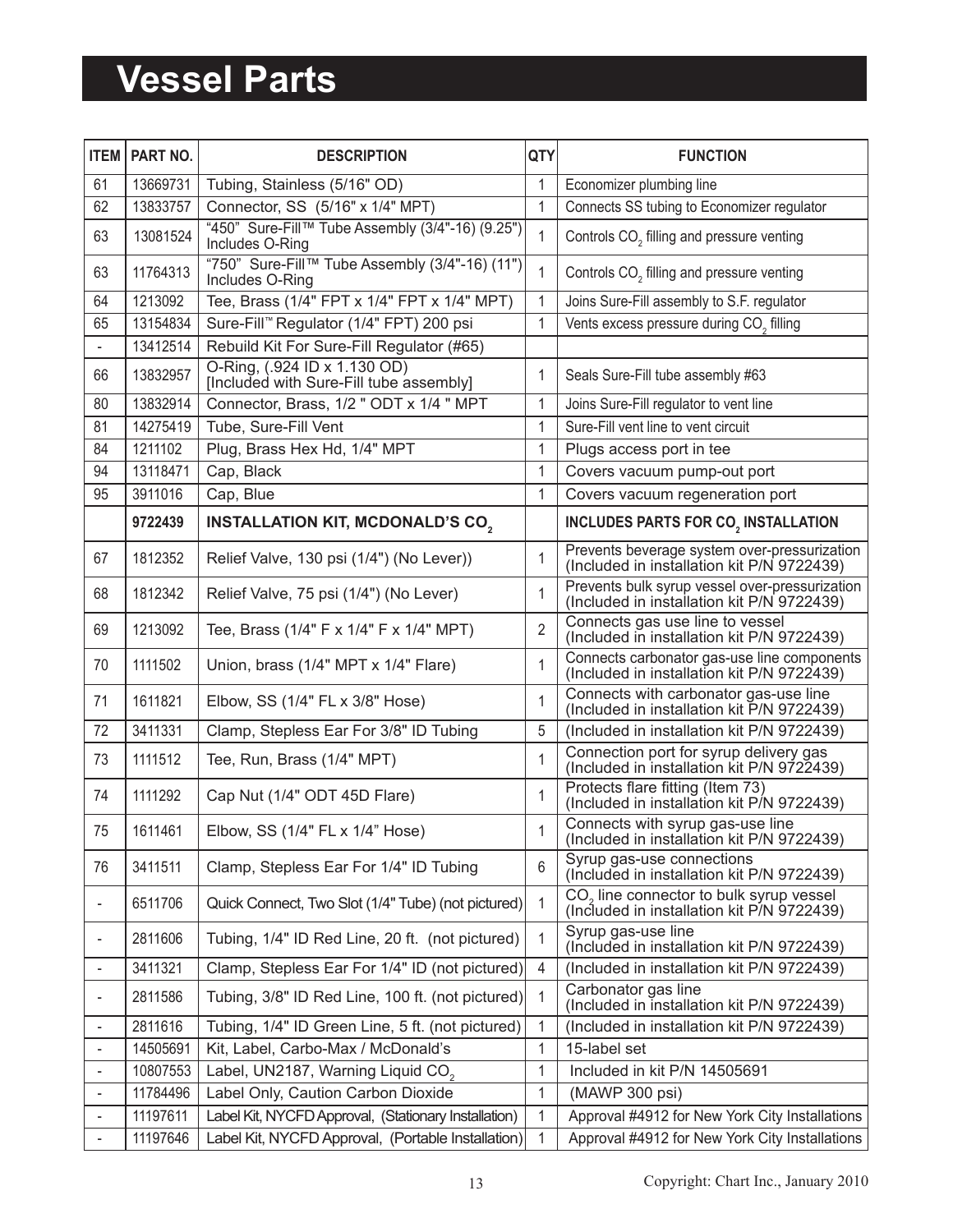### **Fill Box Parts & Hose Identification**

**Surface Mount Fill Box (P/N 9722329) Flush Mount Fill Box Shell (Without Panel) (P/N 8512629) Flush Mount Fill Panel (With Fttings) (P/N 9722859)**



|                          | <b>ITEM PART NO.</b> | <b>DESCRIPTION</b>                                           | QTY.            | <b>FUNCTION</b>                                            |  |
|--------------------------|----------------------|--------------------------------------------------------------|-----------------|------------------------------------------------------------|--|
| 1                        | 11381021             | CO <sub>2</sub> Fill Fitting, Brass (includes retainer ring) |                 | Connection for CO <sub>2</sub> delivery vessel hose        |  |
| 2                        | 13078181             | Lock Assembly (includes key)                                 | 1               | Locks fill box door                                        |  |
| $\overline{\phantom{0}}$ | 13104087             | Key for Lock Assembly (not pictured)                         |                 | Replacement key for fill box                               |  |
| 4                        | 12943786             | Surface-Mount CO <sub>2</sub> Fill Box (without fittings)    | 1               | Allows outdoor filling and venting of vessel               |  |
| 5                        | 8517839              | Flush-Mount Fill Box Panel (without fittings)                | 1               | Holds brass fill fitting and 2-pin connector               |  |
| 6                        | 6511631              | Quick Connect, 2-Pin                                         | 1               | CO <sub>2</sub> connection for syrup delivery              |  |
|                          | 4710619              | O-Ring on boss adapter (not shown)                           | 1               | Seals 2-pin connection to boss adapter                     |  |
| 7                        | 10526989             | Outside O-Ring (5/16" x 1/2")                                | 1               | Seals 2-pin connection for syrup delivery gas              |  |
| 9                        | 12943866             | Fill / Vent Connection Plate / W/O 2-Pin Qk. Conn.           | 1               | Removable plate for service to tubing connections          |  |
| 10                       | 2914071              | Locknut, SS (10 x 32) with nylon insert                      | $\blacksquare$  | Secures fill fitting retainer and connection plate         |  |
| 11                       | 2913981              | Screws, SS (#8 x 1/2")                                       | 6               | Secures fill panel to fill box                             |  |
|                          | 10973324             | CO <sub>2</sub> Fill and Vent Hose Kit (15 ft. each line)    | 1               | (Included in installation kit P/N 9722439)                 |  |
| 12                       | 10802947             | CO <sub>2</sub> Fill Hose Only, 15 ft. (2000 psi & FDA)      | 1               | Transfers liquid CO <sub>2</sub> from fill box into vessel |  |
| 13                       | 2811726              | Vent Hose Only, 15 ft                                        | 1               | Vents excess vessel pressure outdoors                      |  |
| 64                       | 2811606              | Tubing, red line (1/4" ID)                                   | 20 ft           | (Included in installation kit P/N 9722439)                 |  |
| 65                       | 2811616              | Tubing, green line (1/4" ID)                                 | 5 <sub>ft</sub> | (Included in installation kit P/N 9722439)                 |  |
| 76                       | 3411511              | Clamp, Stepless (for 1/4" ID green line tube)                | 6               | (Included in installation kit P/N 9722439)                 |  |
| 77                       | 3411321              | Clamp, Stepless (for 1/4" ID red line tube)                  | 4               | (Included in installation kit P/N 9722439)                 |  |
| 80                       | 8503796              | Conduit, Syrup Pass-Thru                                     | 1               | (Included in installation kit P/N 9722439)                 |  |
| 81                       | 10772160             | Pipe Cap 2-1/2" PVC                                          | 1               | Syrup pass-thru cover (Included with P/N 8512629)          |  |
| $\overline{\phantom{0}}$ | 11784496             | Label, Caution Carbon Dioxide                                |                 |                                                            |  |
|                          | 10789851             | Decal, McDonald's Fill Box                                   | 1               |                                                            |  |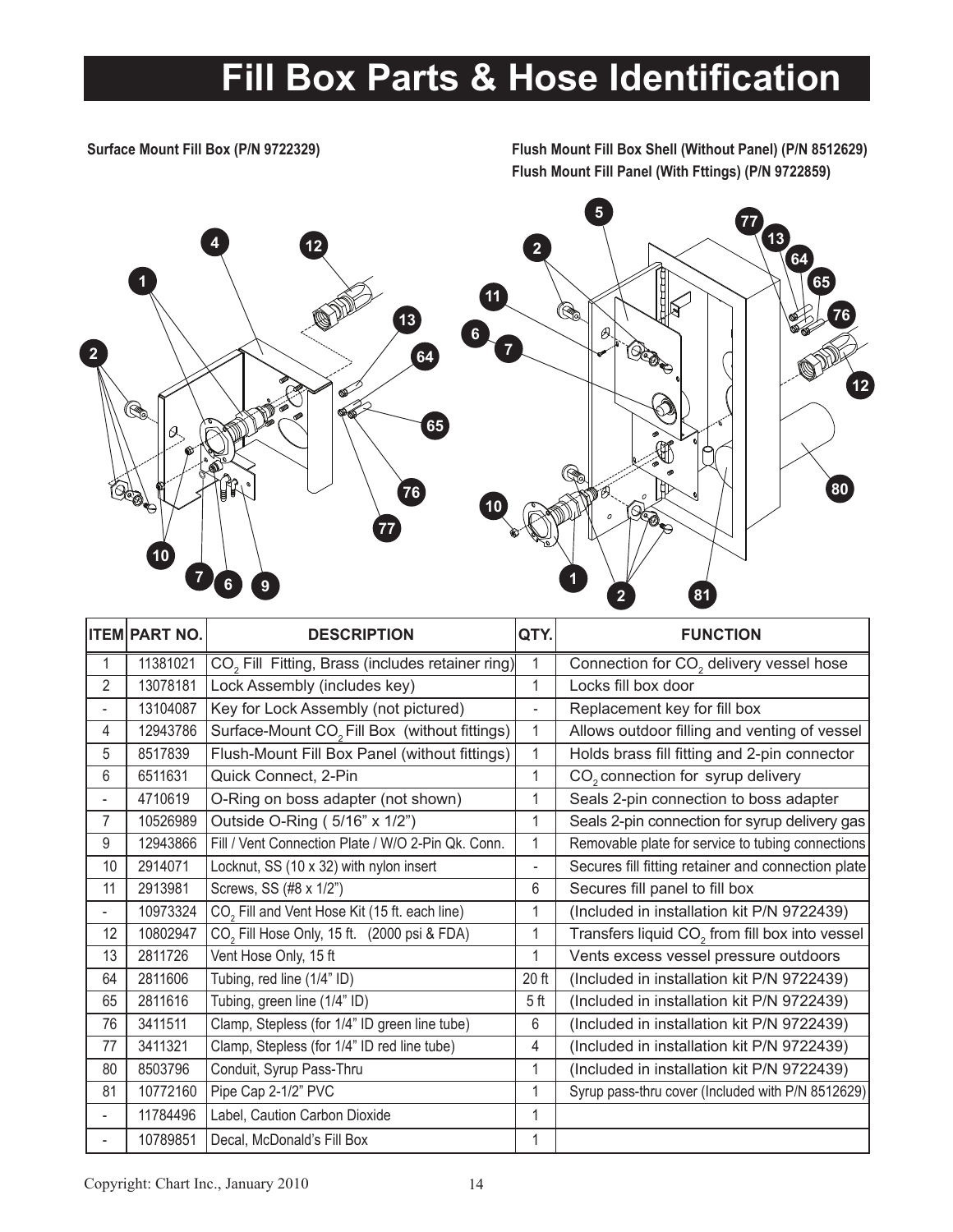### **CO<sup>2</sup> Storage Vessel**

| <b>INDICATION</b>                                                                                                            | <b>POSSIBLE CAUSE</b>                                                                                                                                           | <b>CORRECTIVE ACTION</b>                                                                                                                                                                                                                                                                                                                                     |
|------------------------------------------------------------------------------------------------------------------------------|-----------------------------------------------------------------------------------------------------------------------------------------------------------------|--------------------------------------------------------------------------------------------------------------------------------------------------------------------------------------------------------------------------------------------------------------------------------------------------------------------------------------------------------------|
| No $CO$ , to carbonator or<br>syrup systems.                                                                                 | CO <sub>2</sub> storage vessel is empty.                                                                                                                        | 1. Switch to emergency CO <sub>2</sub> gas cylinder.<br>2. Call CO <sub>2</sub> supplier for delivery.                                                                                                                                                                                                                                                       |
| <b>OR</b><br>Carbonated drinks are flat.                                                                                     | Isolation valves (33a, b, c, d) closed.                                                                                                                         | Open valve or valves as needed.                                                                                                                                                                                                                                                                                                                              |
|                                                                                                                              | Vessel pressure $(43)$ is low<br>$(110 \text{ psi or less}).$                                                                                                   | Check for leak in gas supply lines, beverage<br>system, vessel plumbing, vessel safety system<br>and/or fill box. (Frost should not be present on<br>vessel after extended periods of no CO <sub>2</sub> use.)                                                                                                                                               |
|                                                                                                                              | Economizer regulator (42) not<br>operating properly; set too low or<br>stuck open.                                                                              | Check Economizer circuit by closing isolation<br>valve (33c) and switching to emergency CO <sub>2</sub> gas<br>cylinder. If pressure increases after 24 hrs., the<br>Economizer regulator may need to be replaced.<br>If tank pressure fails to rise, refer to section below<br>on "constant low vessel pressure" and call CO <sub>2</sub><br>service agent. |
|                                                                                                                              | Unknown                                                                                                                                                         | Call CO <sub>2</sub> service agent.                                                                                                                                                                                                                                                                                                                          |
| Constant low<br>vessel pressure.                                                                                             | Economizer regulator (39) set low or<br>stuck open.                                                                                                             | Call CO <sub>2</sub> service agent.                                                                                                                                                                                                                                                                                                                          |
| (gauge 43 below 140 psi)                                                                                                     | CO <sub>2</sub> leak from vessel plumbing, CO <sub>2</sub><br>fill box and/or vessel safety system                                                              | 1. See "Safety." Evacuate & ventilate the room.<br>2. Call CO <sub>2</sub> service agent.                                                                                                                                                                                                                                                                    |
|                                                                                                                              | Sure-Fill assembly leaking or<br>malfunctioning.                                                                                                                | Close Sure-Fill valve (33d); call CO <sub>2</sub> service agent                                                                                                                                                                                                                                                                                              |
| Frost on the bottom<br>or sides or top of the<br>vessel.                                                                     | A normal condition during or<br>following CO <sub>2</sub> use.                                                                                                  | None                                                                                                                                                                                                                                                                                                                                                         |
|                                                                                                                              | Leak in beverage system and/or gas<br>supply lines or CO <sub>2</sub> fill box.<br>(When frost is present after extended<br>periods of no CO <sub>2</sub> use.) | 1. See "Safety." Evacuate & ventilate room. Check<br>for frost in the morning before $CO$ , has been used.<br>If possible, locate and correct leak.<br>2. Call appropriate equipment service agent.                                                                                                                                                          |
| Frost on vessel after<br>extended periods with<br>no $CO2$ use (such as<br>in the morning before<br>store operations begin.) | CO <sub>2</sub> leak from the beverage or syrup<br>system (rupture disc), plumbing, or<br>CO <sub>2</sub> fill box.                                             | 1. See "Safety." Evacuate & ventilate the room.<br>2. Call appropriate service agent.                                                                                                                                                                                                                                                                        |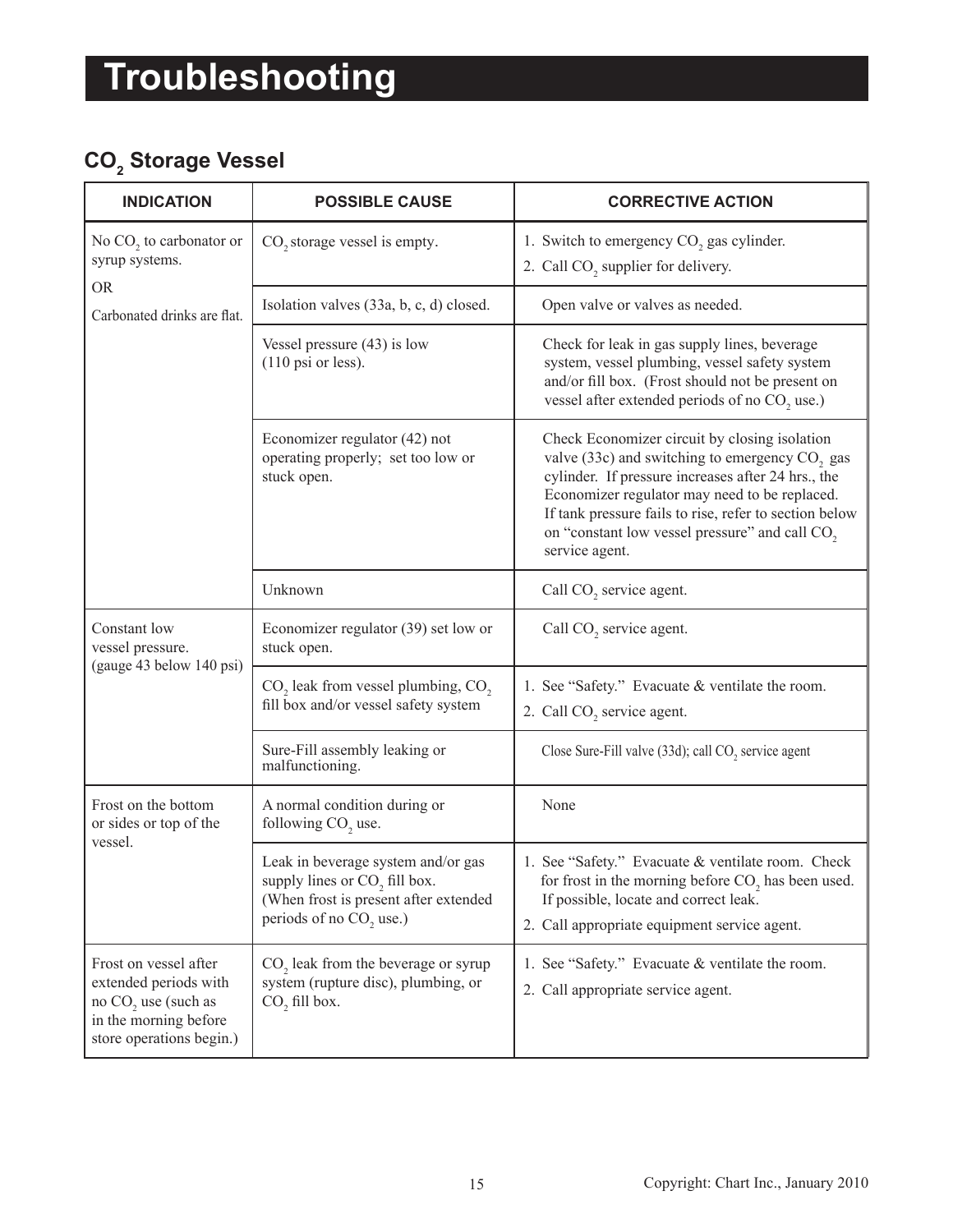### **CO<sup>2</sup> Storage Vessel**

| <b>INDICATION</b>                     | <b>POSSIBLE CAUSE</b>                                                                                                               | <b>CORRECTIVE ACTION</b>                                                                                                                                                                                                                                        |
|---------------------------------------|-------------------------------------------------------------------------------------------------------------------------------------|-----------------------------------------------------------------------------------------------------------------------------------------------------------------------------------------------------------------------------------------------------------------|
| Constant high vessel<br>pressure.     | Normal condition for a few days<br>following a CO <sub>2</sub> delivery.                                                            | None                                                                                                                                                                                                                                                            |
| $(43$ over 200 psi)                   | Normal when little or no $CO_2$ is used.                                                                                            | None                                                                                                                                                                                                                                                            |
|                                       | Economizer regulator (42) closed or<br>set too high.                                                                                | Call CO <sub>2</sub> service agent.                                                                                                                                                                                                                             |
|                                       | Vessel has a weak vacuum.                                                                                                           | Call CO <sub>2</sub> service agent.                                                                                                                                                                                                                             |
| High CO <sub>2</sub> consumption.     | Increased beverage sales or CO <sub>2</sub> use.                                                                                    | None                                                                                                                                                                                                                                                            |
|                                       | Vessel pressure (43) constantly high.                                                                                               | See section on vessel pressure too high.                                                                                                                                                                                                                        |
|                                       | CO <sub>2</sub> leak from vessel plumbing, CO <sub>2</sub> fill<br>box, gas lines, and/or beverage or syrup<br>use-point equipment. | 1. See "Safety." Evacuate & ventilate room.<br>2. Locate & correct leak if possible<br>3. Call appropriate service agent.                                                                                                                                       |
|                                       | Error in CO <sub>2</sub> supplier invoice.                                                                                          | Check $CO2$ usage history / pattern against<br>supplier invoices. Consult CO <sub>2</sub> supplier.                                                                                                                                                             |
| CO <sub>2</sub> vessel will not fill. | CO <sub>2</sub> vessel is already full.                                                                                             | None                                                                                                                                                                                                                                                            |
|                                       | Fill valve (30) is shut off or is faulty.                                                                                           | Consult CO <sub>2</sub> service agent / open fill valve                                                                                                                                                                                                         |
|                                       | Sure-Fill™ valve is closed                                                                                                          | Consult CO <sub>2</sub> service agent / open Sure Fill valve                                                                                                                                                                                                    |
|                                       | Brass fill fitting in $CO2$ fill box and/or on<br>truck's delivery hose is faulty.                                                  | 1. Consult with CO <sub>2</sub> supplier or service agent.<br>2. Have brass fill fitting(s) replaced if needed.                                                                                                                                                 |
|                                       | Differential between store vessel pressure<br>and delivery pressure is too small.                                                   | 1. Verify delivery vessel pressure is at least 50 psi<br>higher than the store vessel pressure (43) and<br>store vessel pressure is between.<br>2. Vent store vessel to lower pressure if needed.<br>3. Never vent store vessel pressure to lower than 125 psi. |
|                                       | Delivery vessel is empty.                                                                                                           | Consult supplier. Arrange for another delivery.                                                                                                                                                                                                                 |
|                                       | Delivery vessel empty or truck delivery<br>hose is obstructed, e.g. vehicle stopped<br>on hose or hose is bent.                     | Ask driver to make another delivery or clear<br>obstruction or wait until obstruction clears.                                                                                                                                                                   |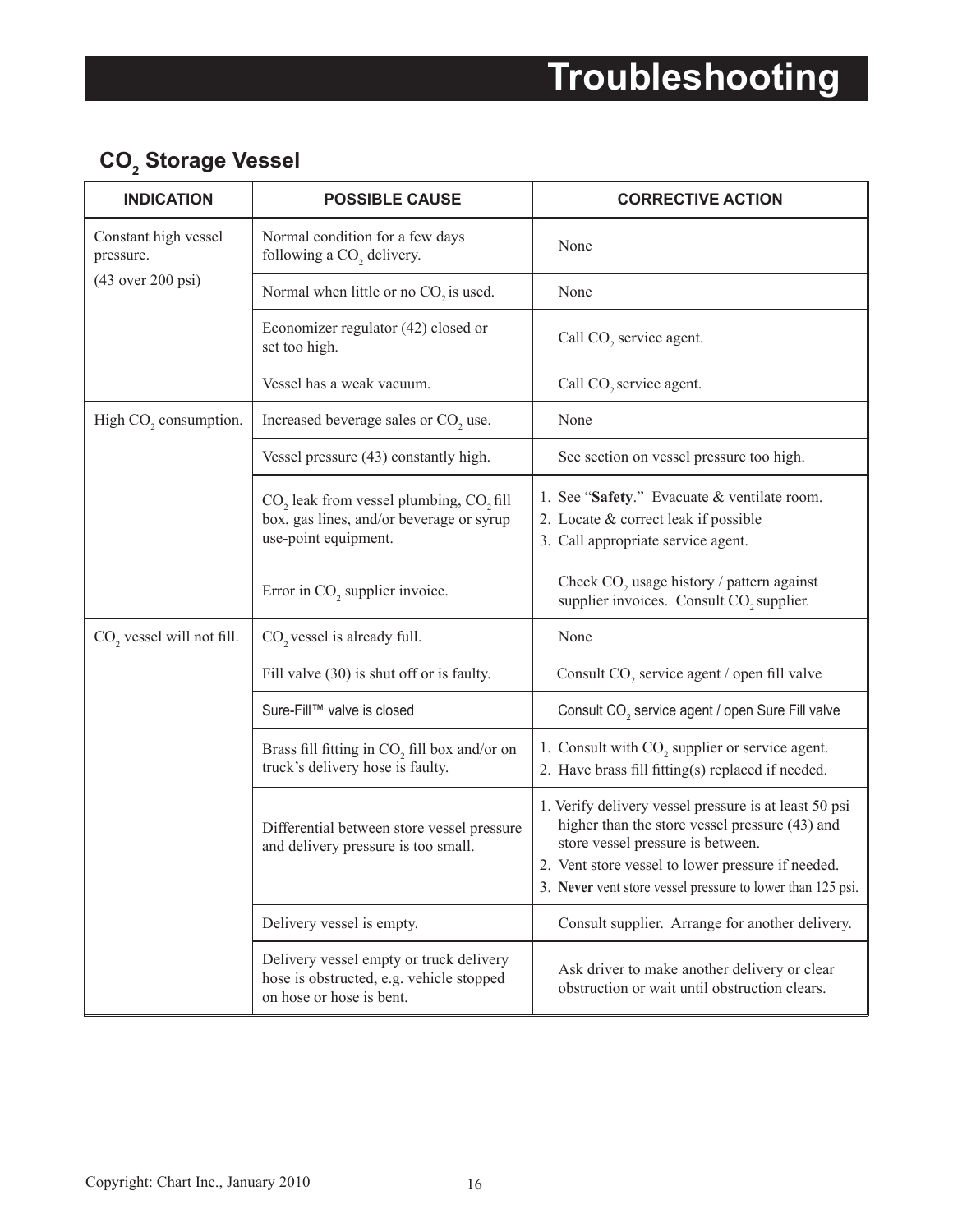### **CO<sup>2</sup> Storage Vessel**

| <b>INDICATION</b>                                                                                                                                  | <b>POSSIBLE CAUSE</b>                                                                              | <b>CORRECTIVE ACTION</b>                                                                                          |  |
|----------------------------------------------------------------------------------------------------------------------------------------------------|----------------------------------------------------------------------------------------------------|-------------------------------------------------------------------------------------------------------------------|--|
| Hissing sounds or<br>evidence of gas leak.                                                                                                         | Normal for short periods of time from<br>some regulators and relief valves.                        | Observe leak, if it is not large and does not last<br>long and occur frequently, no action is needed.             |  |
|                                                                                                                                                    | Large leaks from elsewhere in the system,<br>sustained leaks, or frequent leaks are not<br>normal. | 1. See "Safety".<br>2. Evacuate all personnel from affected areas.<br>3. Ventilate the area.                      |  |
|                                                                                                                                                    |                                                                                                    | 4. Call CO <sub>2</sub> service agent.                                                                            |  |
| Final line / gas use<br>pressure gauges<br>indicate less than<br>65 psi on the syrup<br>side and/or less<br>than 100 psi on the<br>carbonator side | Final line regulators $(44)$ or $(45)$<br>intentionally set lower by beverage<br>service agent.    | None                                                                                                              |  |
|                                                                                                                                                    | Final line regulators $(44)$ or $(45)$ not<br>operating in proper pressure range.                  | Call CO <sub>2</sub> service agent.                                                                               |  |
|                                                                                                                                                    | Final line pressure gauge (46 or 48)<br>damaged or faulty.                                         | Call CO <sub>2</sub> service agent.                                                                               |  |
|                                                                                                                                                    | One or more of the causes listed in "no<br>CO <sub>2</sub> " or "flat drinks" problem section.     | 1. See indication sections regarding "no $CO$ ,",<br>"flat drinks" etc.<br>2. Call CO <sub>2</sub> service agent. |  |
|                                                                                                                                                    |                                                                                                    |                                                                                                                   |  |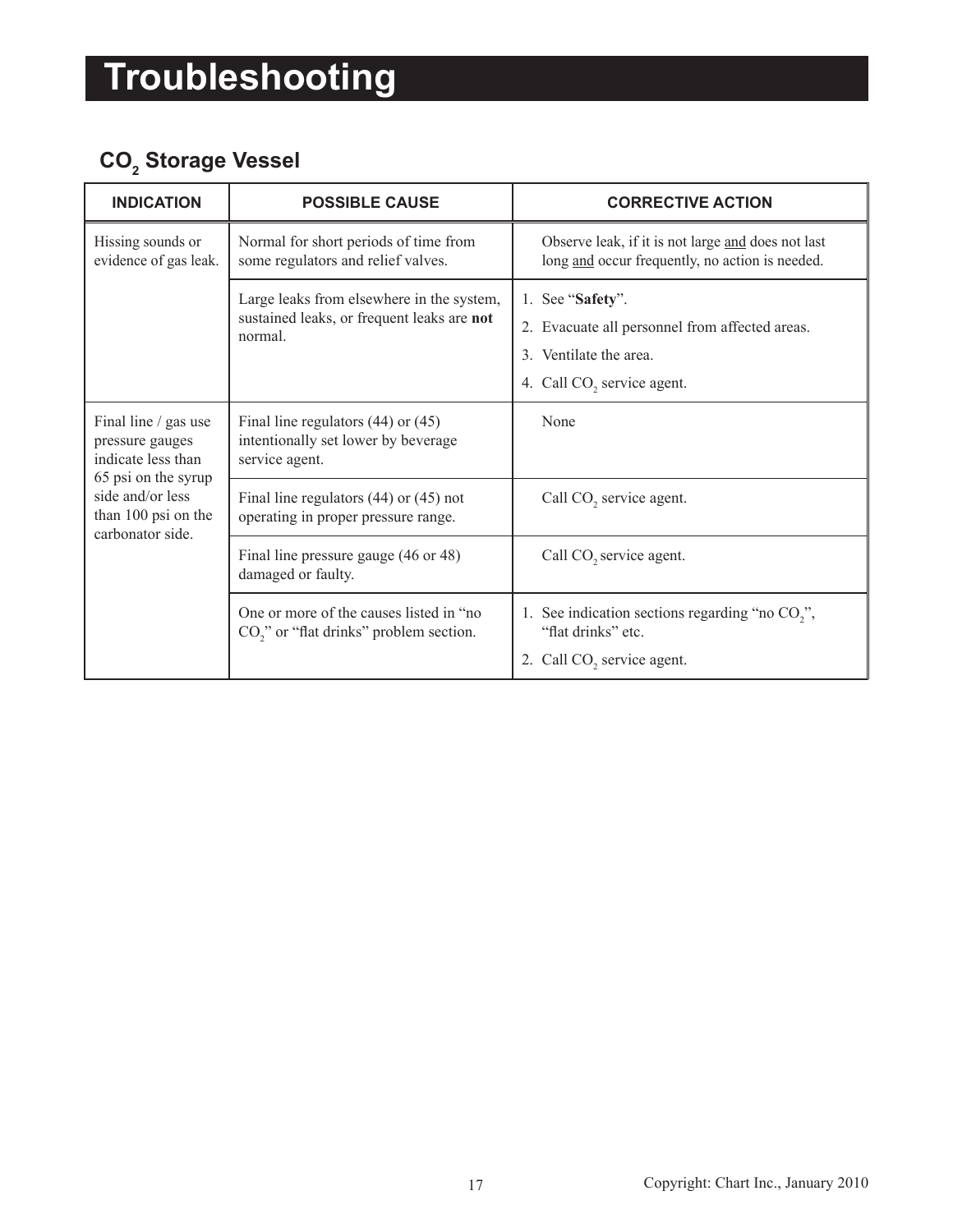#### **Fill Box**

| <b>INDICATION</b>                                         | <b>POSSIBLE CAUSE</b>                                                         | <b>CORRECTIVE ACTION</b>                                                                                                                                                                                                                                                                        |
|-----------------------------------------------------------|-------------------------------------------------------------------------------|-------------------------------------------------------------------------------------------------------------------------------------------------------------------------------------------------------------------------------------------------------------------------------------------------|
| Fill box door will<br>not close, lock, or<br>open.        | Wrong key.                                                                    | 1. Verify correct key and retry.<br>2. Contact CO <sub>2</sub> supplier for spare key.<br>3. Order new key.                                                                                                                                                                                     |
|                                                           | Lock dirty or damaged.                                                        | 1. Clean and oil lock<br>2. Replace lock if necessary                                                                                                                                                                                                                                           |
| Brass fill fitting in<br>fill box leaking<br>or hissing.  | Particle of ice or debris caught in fill<br>fitting poppet.                   | 1. If driver is still on site, reconnect CO, delivery hose<br>and then disconnect.<br>2. If driver is not available, carefully press poppet with<br>dull instrument to re seat poppet.<br>3. If leak continues after line warms, close the fill<br>isolation valve (30) and call service agent. |
|                                                           | Fitting is defective or sealing surface is<br>worn due to normal wear.        | Close the fill isolation valve (30) on the vessel and<br>call service agent to replace fitting.                                                                                                                                                                                                 |
| Threads on brass<br>fill fitting are<br>worn or stripped. | Normal wear. Fill fitting must be<br>replaced.                                | Contact CO <sub>2</sub> service agent to replace fitting.                                                                                                                                                                                                                                       |
|                                                           | Fill fitting cross threaded with the CO <sub>2</sub><br>delivery hose coupler | Contact CO <sub>2</sub> service agent to replace fitting.                                                                                                                                                                                                                                       |
| CO <sub>2</sub> is venting<br>from fill box.              | Normal during CO <sub>2</sub> delivery.                                       | None                                                                                                                                                                                                                                                                                            |
|                                                           | Normal for short periods of time if vessel<br>pressure is at or over 300 psi  | 1. NONE if for short period(s) of time<br>2. If vessel pressure consistently over 300 psi,<br>see section on vessel pressure too high.                                                                                                                                                          |
|                                                           | Fill fitting is not sealing properly.                                         | Call CO <sub>2</sub> service agent to replace fitting.                                                                                                                                                                                                                                          |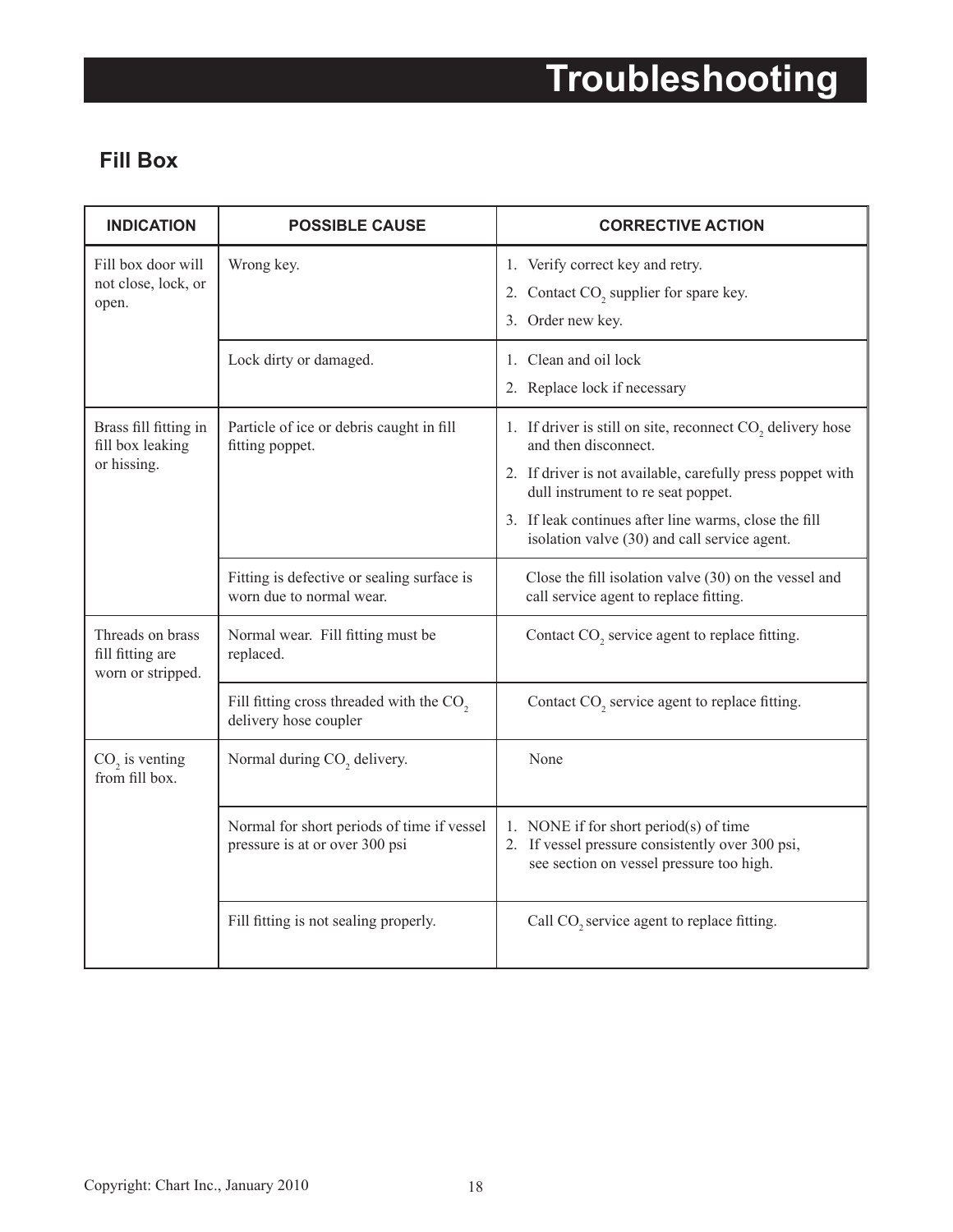### **Service and Parts**

#### **Service and Maintenance**

- 1. Service or maintenance work on the Carbo-Max  $CO_2$  storage system should be performed only by Chart trained and authorized professional service agents who are familiar with  $CO_2$ , bulk liquid  $CO_2$ pressure vessels, and all pertinent safety and service procedures. Chart recommends the use of Chart approved replacement parts. Contact Chart for the name of the authorized service agent(s) in your area.
- 2. Before calling for service or troubleshooting assistance, please have the following information at hand:
	- Serial number of the vessel
	- Description of the problem
	- Readings from:
		- the contents gauge (22),
		- the vessel pressure gauge (43),
		- the final line pressure gauges  $(44 \& 46)$ .
	- Any special observations (for example: unusual frosting or events related to the problem)
- 3. Chart recommends that a qualified professional service agent perform a thorough

preventative maintenance check on the system at least once every two years.

The check should be done to ensure safety and optimal system performance.

4. The Carbo-Mizer bulk  $CO_2$  storage system has no user serviceable parts. An authorized professional service agent should perform all service work.

**NOTE: Any attempt by an unauthorized person to service or perform unauthorized modifi cations on the equipment will void the warranty.**

#### **Ordering Parts Or Service**

For service contact your local authorized MVE Beverage Systems  $CO<sub>2</sub>$  supplier or equipment service agent. For parts contact your local authorized Chart service agent or order on-line directly from Chart at **www.chartparts.com.** Know the model and serial number of the vessel for which you are ordering parts. To assure that your order is processed promptly, list each item separately, being careful to specify the quantity, the part number, and the description of each item being ordered.

#### **Important Telephone Numbers**

| Company                                       | <b>Contact Person</b>                 |                                                    | <b>Phone Number</b> |  |
|-----------------------------------------------|---------------------------------------|----------------------------------------------------|---------------------|--|
| CO <sub>2</sub> Supplier                      |                                       |                                                    |                     |  |
|                                               | <b>After-Hours / Emergency Number</b> |                                                    |                     |  |
| <b>CO<sub>2</sub></b> Service Agent           |                                       |                                                    |                     |  |
| CO <sub>2</sub> Equipment Installer           |                                       |                                                    |                     |  |
| <b>MVE Beverage Systems Customer Service</b>  |                                       | (952) 758-4484 or (800) 247-4446 {toll free in US} |                     |  |
| <b>MVE Beverage Systems Technical Service</b> |                                       | (952) 758-4484 or (800) 253-1769 {toll free in US} |                     |  |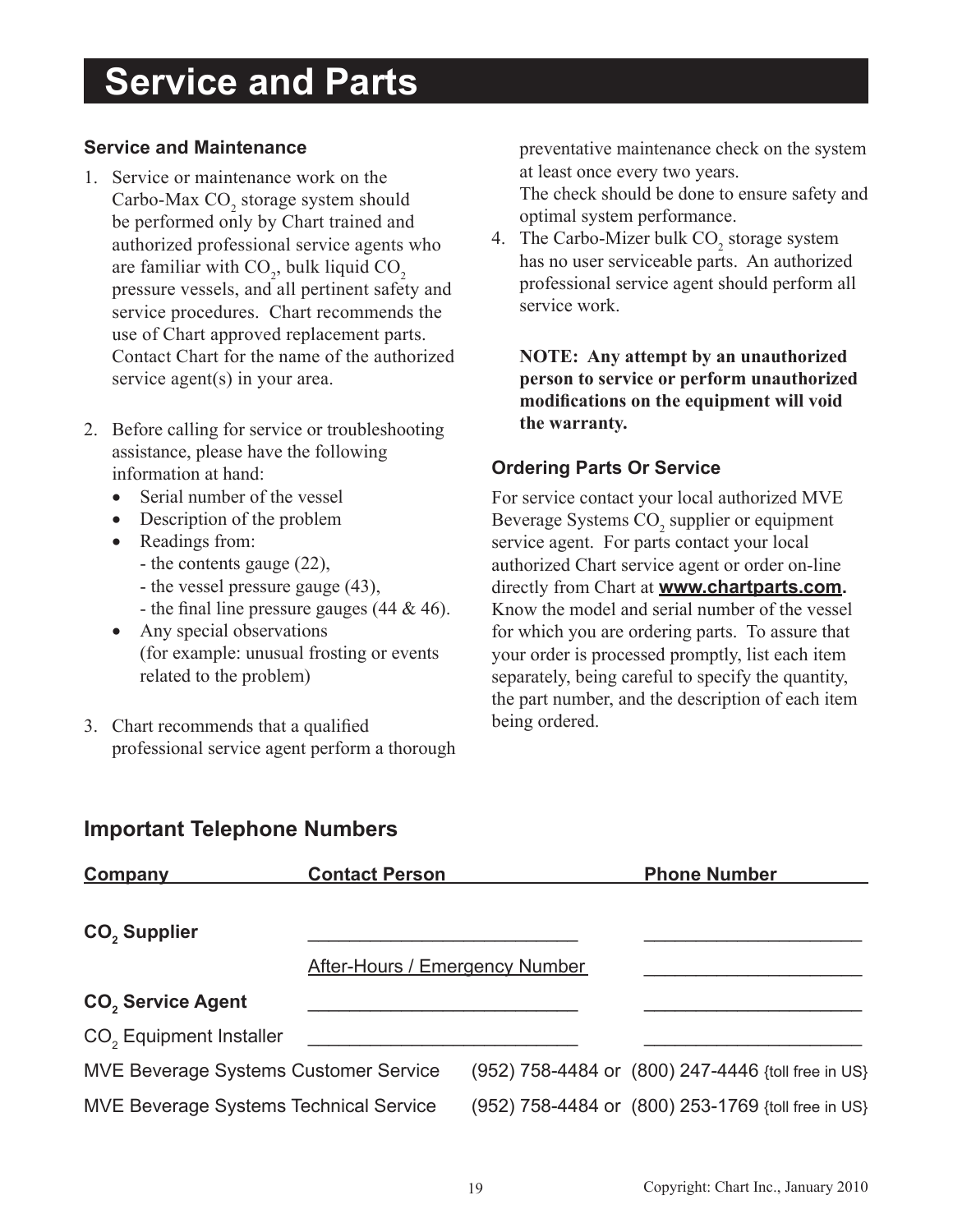### **System Flow Schematic**



### McDonald's Carbo-Max 450 & 750  $CO<sub>2</sub>$  System